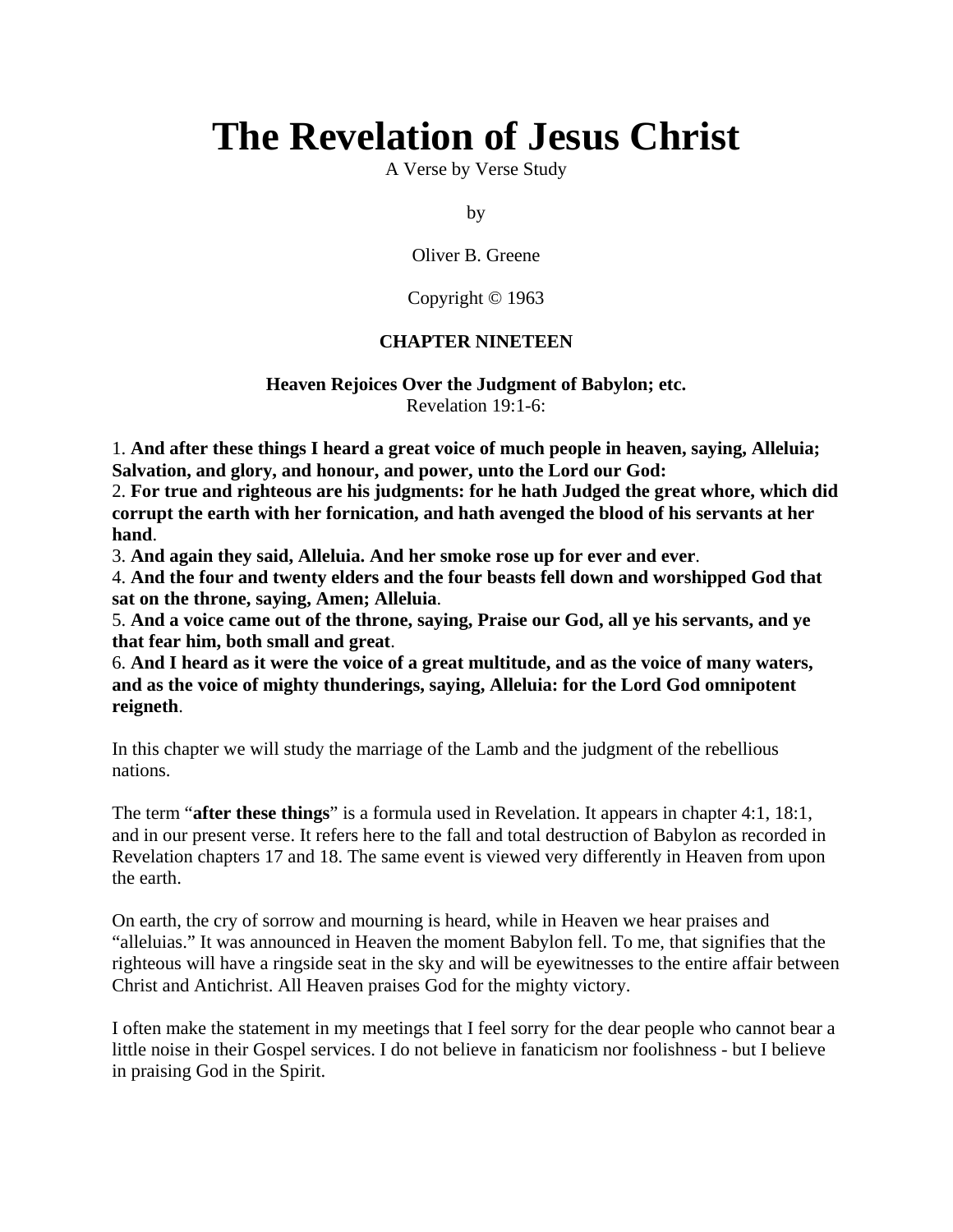In verse 1 we hear much people in Heaven saying, "**Hallelujah! Salvation, and glory, and honour, and power, unto the Lord our God!**" He is due all praise, all honor, all glory, and He is all-powerful. God has never had the praise and honor due Him, but at this point and throughout eternity to follow He will be praised by the heavenly host, and His enemies will be in the lake of fire.

# In verse 2 the multitude cries out, "**For true and righteous are His judgments: for He hath judged the great whore, which did corrupt the earth with her fornication, and hath avenged the Blood of His servants at her hand**."

In verse 3 we hear a second "**Hallelujah!**" There are four of them in the first six verses of this chapter:

# "**And again they said, Hallelujah! And her smoke rose up for ever and ever**."

This is not only physical burning and smoke as we know fire and smoke, but this is spiritual burning . . . judgment from Almighty God . . . everlasting destruction. The judgment poured out on Babylon will not be as if Paris, London or New York were burned after a great bombing by the enemy. It will not be just a big city going up in smoke, burned to an ash-heap, with that being the end of the city. The burning here is the judgment of Almighty God on a kingdom of ungodliness, a system of debauchery, a gigantic organization both political and religious - the system of Anti-God, made up of politics, business and religion. The smoke of a literal city like New York could not ascend up forever and ever as does the smoke of Babylon. Babylon is the mother of all Anti-God . . . politics, religion, business . . . anything contrary to righteousness, holiness and purity.

In verse 4, the four and twenty elders and the four beasts fall down and worship God, saying, "**Amen! Hallelujah!**" Here is the third "**hallelujah**." Yes, all Heaven - every creature from the least to the greatest - will join in the praises. I repeat - I feel sorry for precious people who cannot endure a little noise in religion. I wonder what they will do on this great day of rejoicing?

We learned in Revelation 4 that the four and twenty elders represent the Church, made up of all born again people. The Bride will be happy, for it will be time for her to return to earth with Jesus, to reign in the glorious kingdom of righteousness.

#### Verse 5: "**And a voice came out of the throne, saying, Praise our God, all ye His servants, and ye that fear Him, both small and great**."

The throne of God puts its stamp of approval upon the rejoicing that is in progress in Heaven when Babylon is totally destroyed. All the wicked are in terror; all the saints are filled with joy! All who serve and fear God are invited, small and great, to join in the glad song and the praises a great relief after the dark, dark picture unfolded on earth during the reign of the counterfeit trinity. Here the terms are sufficiently broad to embrace every soul and every creature in Heaven . . . angels, servants, cherubim, seraphim, whosoever abides in the land of the celestial. This call is not addressed to an unwilling host. All are ready and anxious to praise Jehovah, who is worthy of all praise.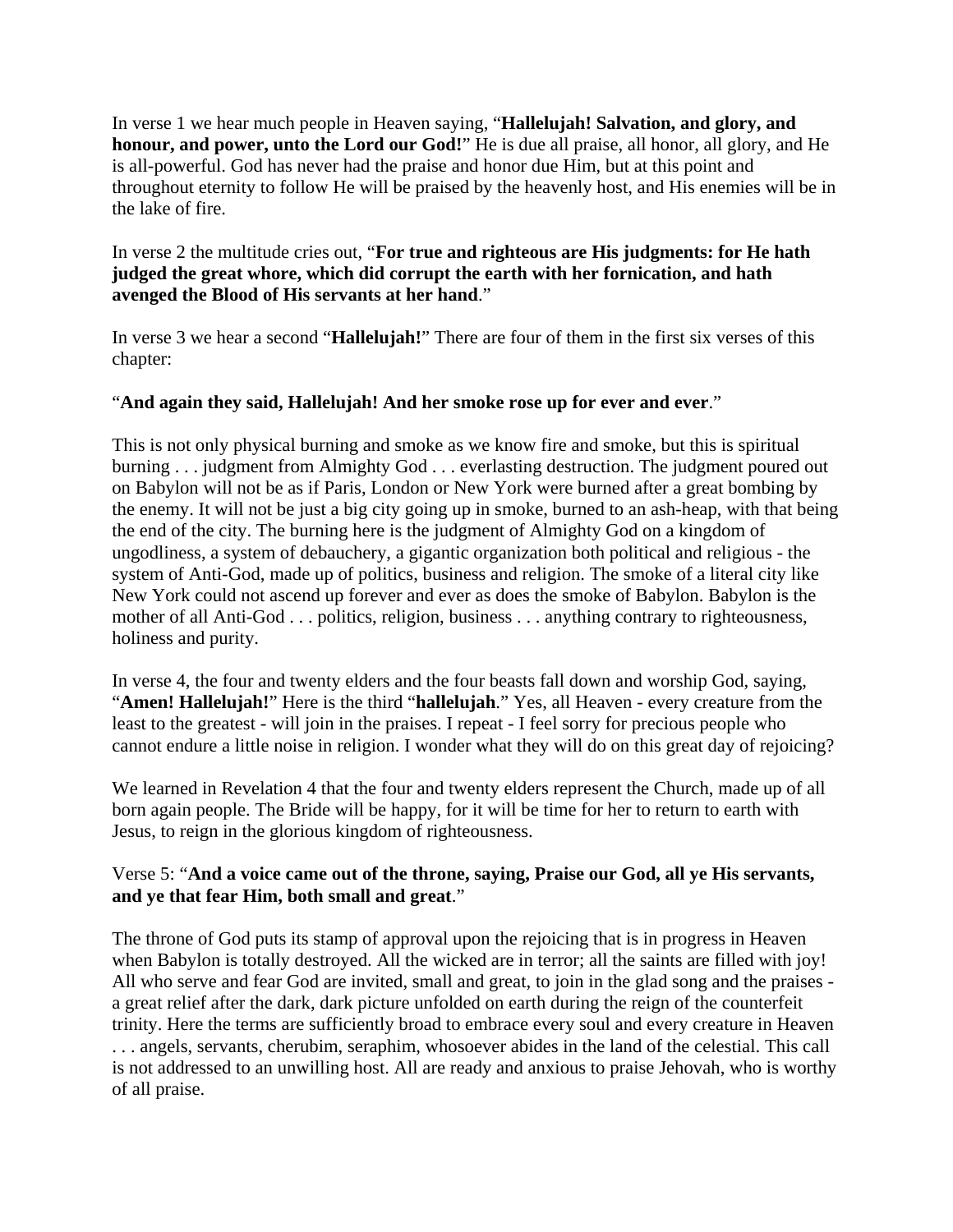There is also a new cause for joy, a new ground of praise and adoration: The marriage of the Lamb is about to be announced - that great event for which the Church has been waiting and yearning for many centuries. The final announcement of the marriage is about to be sounded out, when John records the first verses of Revelation 19, bursting forth with praise and adoration to the Lord God.

Verse 6: "**And I heard as it were the voice of a great multitude, and as the voice of many waters, and as the Voice of mighty thunderings, saying, Alleluia: for the Lord God omnipotent reigneth!**"

John uses terms here that all can clearly understand.

Most of us have been to the ocean or to great falls, and have heard the continuous roar of "**many waters**" breaking against the shore or rushing over the rocks and through the rapids. Even a little child knows the voice of "**mighty thunderings**."

In our summer thunderstorms the roar and rumble of the bursting thunder always reminds me anew that on that glorious morning the praises in Heaven will be such as no mortal has ever heard! The noise will be beyond human imagination. Think of it! millions of the redeemed, billions of angels, and all the heavenly host will all be shouting in thunderous voices "**Hallelujah! For the Lord God omnipotent reigneth!**":

All Heaven thunders out, "**Hallelujah!**" four times.

The ground for the hallelujah's and praises is clearly stated: "**For true and righteous are thy judgments!**" In chapter 15:3 we saw the harpers on the sea of glass singing "**Righteous and true are thy ways**."

And in chapter 16:7 the altar is heard saying, "**True and righteous, are thy judgments**." In the former, God's ways are, In view, while In the latter (as also in our present Scripture) the judgment of God on His enemies is in question. It is a fundamental truth of the Word of God and one to be firmly believed and maintained, that all the Lord God's dealings with His creatures . . . whether in grace or in judgment . . . are characterized by holiness, truth and righteousness. God cannot do wrong.

These essential attributes of the divine being have been conspicuously displayed in the judgment of the great harlot whose two great sins are named once again (and for the last time).

Her sins were that:

- (1) she corrupted the earth with her fornication,
- (2) she was the instigator of the shedding of the Blood of many, many saints.

God has already avenged the Blood of the saints . . . "**and hath avenged the blood of His servants** (bondmen) **at her hands**."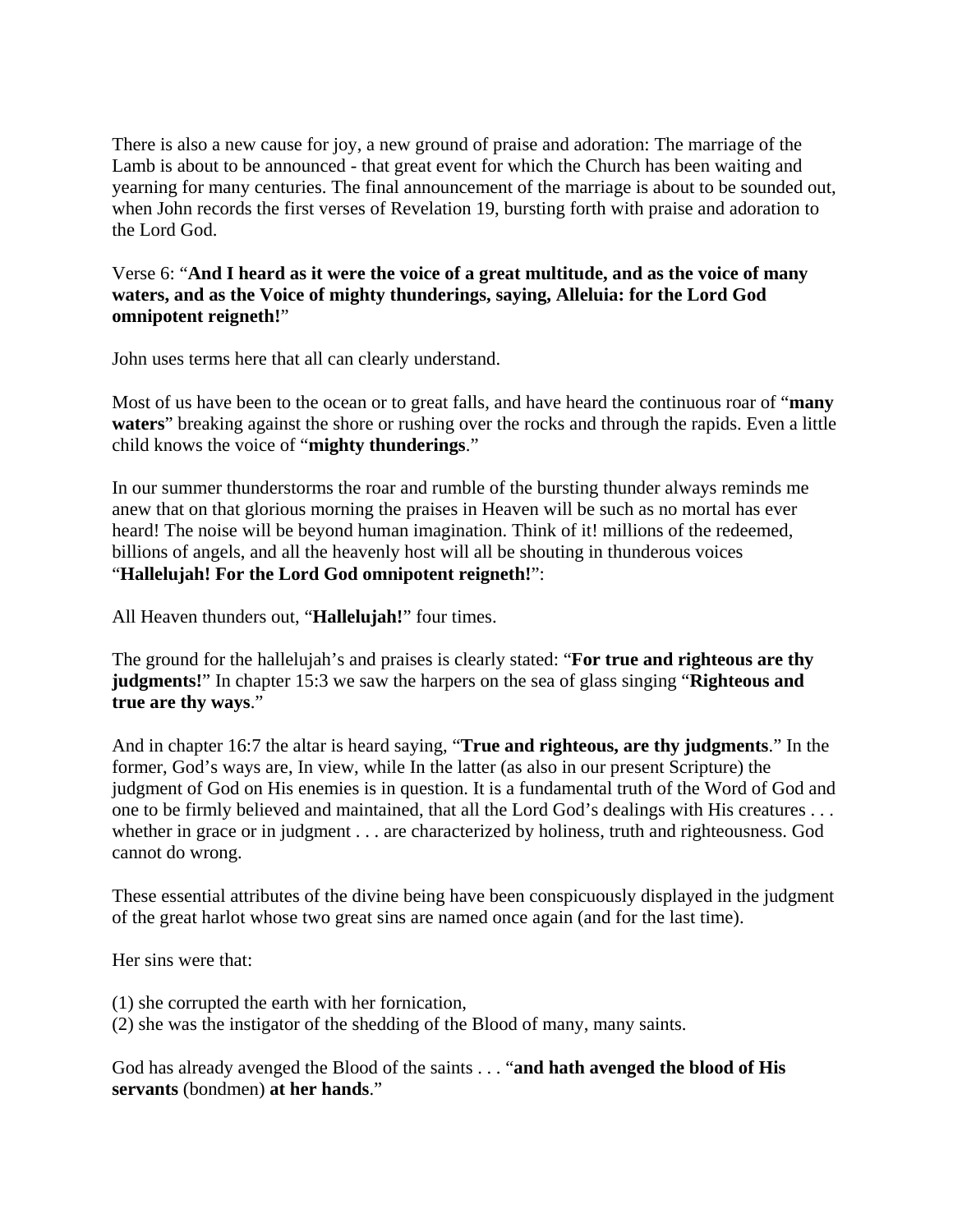# **THE MARRIAGE OF THE LAMB**

Revelation 19:7-10:

7. **Let us be glad and rejoice, and give honour to him: for the marriage of the Lamb is come, and his wife hath made herself ready**.

8. **And to her was granted that she should be arrayed in fine linen, clean and white: for the fine linen is the righteousness of saints**.

9. **And he saith unto me, Write, Blessed are they which are called unto the marriage supper of the Lamb. And he saith unto me, These are the true sayings of God**.

10. **And I fell at his feet to worship him. And he said unto me, See thou do it not: I am thy fellowservant, and of thy brethren that have the testimony of Jesus: worship God: for the testimony of Jesus is the spirit of prophecy**.

In these verses there are two main subjects:

1. God is assuming His kingly power.

2. The Lamb is taking His Bride - the New Testament Church - unto Himself and the marriage is about to occur.

While the heavenly host sound out thunderous praises unto the Lamb, the moment has not yet arrived for the Lord Jesus to sit upon His throne. All is in preparation, however, getting ready for that grand and glorious event when the Lord Jesus will reign. Yes, that blessed moment for which all creation groans and waits (Romans 8:22), that blessed moment for which the Church hopes and prays and for which the weary tribes of Israel look with eager expectation, is soon to come to pass. But two events must take place before the throne of the world can be occupied by Christ:

- (1) Babylon with her hellish systems had to be judged and destroyed in earth,
- (2) the marriage of the Lamb must be celebrated in Heaven.

Then Jesus will return to this earth, and we (the Bride) will return with Him.

In verses 7-10, Babylon having been judged and destroyed, the marriage is about to take place. All Heaven is jubilant. Isaiah 9:6-7 is about to be fulfilled:

"**For unto us a child is born, unto us a son is given: and the government shall be upon His shoulder: and His name shall be called Wonderful, Counsellor, The mighty God, The everlasting Father, The Prince of Peace. Of the increase of His government and peace there shall be no end, upon the throne of David, and upon His kingdom, to order it, and to establish it with judgment and with justice from henceforth even for ever. The zeal of the Lord of hosts will perform this**. **And, behold, thou shalt conceive in thy womb, and bring forth a son, and shalt call His name Jesus. He shall be great, and shall be called the Son of the Highest: and the Lord God shall give unto Him the throne of His father David: and He shall reign over the house of Jacob for ever; and of His kingdom there shall be no end**" (Luke 1:31-33).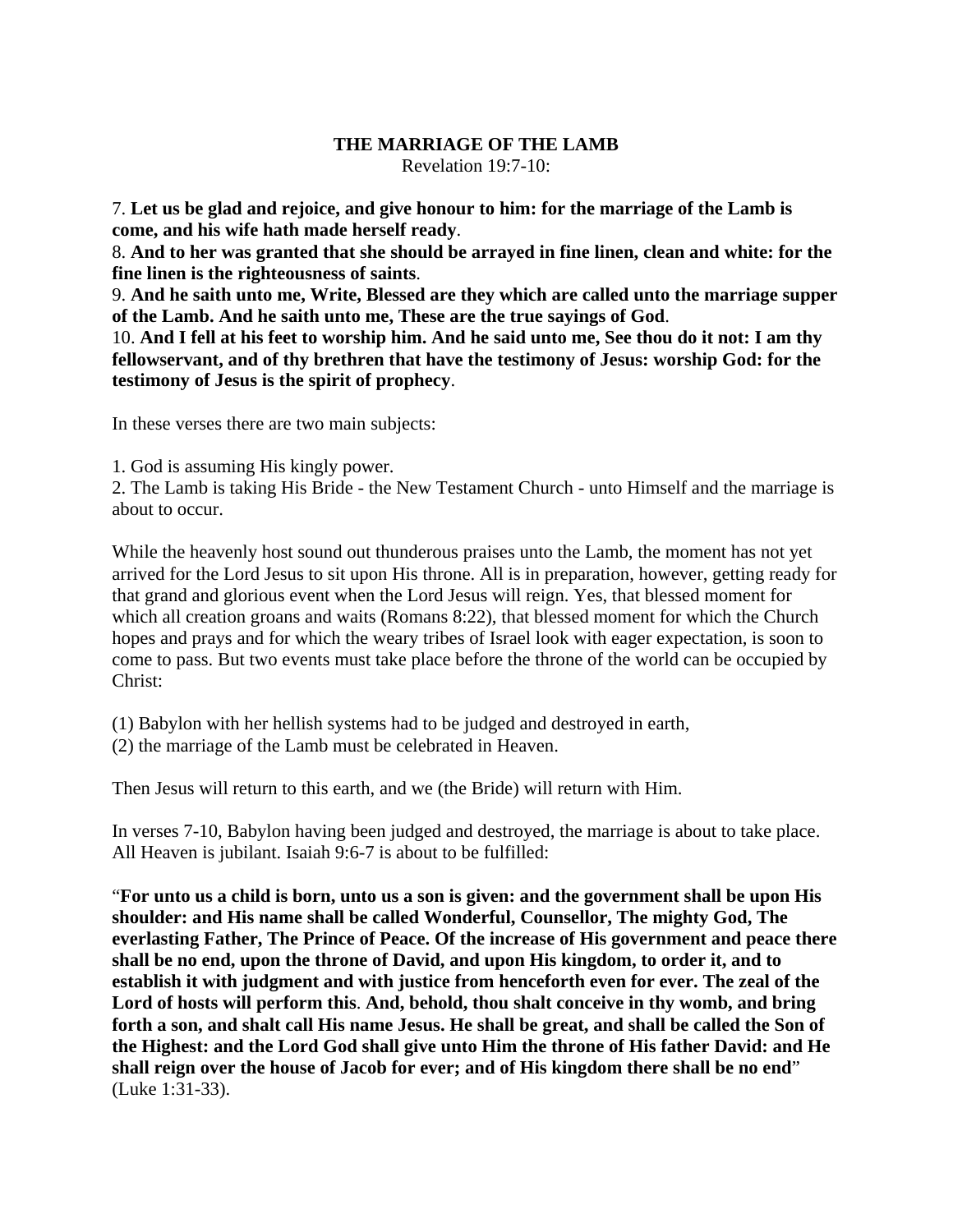Part of this glorious announcement to Mary has been fulfilled: She did conceive, she did bring forth a son, she called His name Jesus, He was great, and He was called the Son of God.

The Lord God has not yet given to Him the throne of His father David, nor does He reign today over the house of Jacob; but, praise God, HE WILL!

The throne of David is a historical fact just as truly as is the throne of Caesar; and one day King Jesus will sit on the throne of David in Jerusalem, He will reign over this earth - and hallelujah! we, the Bride, will be married to the Lord Jesus and will reign with Him!

## Verse 7: "**Let us be glad and rejoice, and give honour to Him: for the marriage of the Lamb is come, and His wife hath made herself ready**."

The Lamb's wife (the New Testament Church) is identified with the heavenly Jerusalem (Hebrews 12:22, 23) and is to be distinguished from Israel. There are those today who rob Israel of her promises and give them to the Church; but this is spiritual thievery. In the Old Testament, Israel is the adulterous wife of the Lord. She will be restored (Isaiah 54:1-10; Hosea 2:1-17).

Israel is identified with the earth . . . an earthly people with earthly blessings (Hosea 2:23).

When Israel (the repudiated, adulterous wife of the Lord) is forgiven and restored, she could not be called either the virgin (II Corinthians 11:2, 3) or the Bride (Revelation 21:9). God have mercy on religionists and teachers who warp and twist the Word of God to fit their denominational beliefs and the traditions of their religious fathers!

Please notice the wording in verse 7: It is not "the marriage of the Bride," but "**the marriage of the LAMB**." It is HIS joy that is especially in view - not the joy of the Bride. Never forget, precious believer, God saved you for Christ's sake (Ephesians 4:30-32; 2:6,7). God saves us for the sake of His only begotten Son, in whom He is well pleased.

No details of the marriage are given. We know it takes place on the eve of the Lord's return to earth in power. (This is the Revelation - not the Rapture.) The Rapture takes place in Revelation chapter 4:1-4, and is described minutely in I Thessalonians 4:13-18 and John 14:3. The marriage of the Lamb is the disclosed secret of Ephesians 5:32. The Scriptures clearly teach that the Bride is not Israel nor a remnant of Israel - but is definitely a Gentile bride, called out from all races. The Church is made up of "**whosoever will**" . . . not a specific group nor a specific nation.

The promises to Abraham will be fulfilled in every minute detail. As I have already pointed out, Israel was the wife of the Lord (Jeremiah 3:14-20; Isaiah 54:1); but JEHOVAH divorced Israel because of her iniquity. She will be reinstated by JEHOVAH, but a divorced wife could never be referred to as a virgin. It is not a divorced wife to whom the Lord Jesus will be married, but a virgin "**without spot or wrinkle or any such thing**." Read Leviticus 21:13 and 14, and compare verse 13 with II Corinthians 11:2. Then read Ephesians 5:21-33. Study this last passage carefully. The Church will be a glorious Church, having neither spot nor wrinkle. She will be a Church holy and without blemish. Certainly that could not be said of Israel.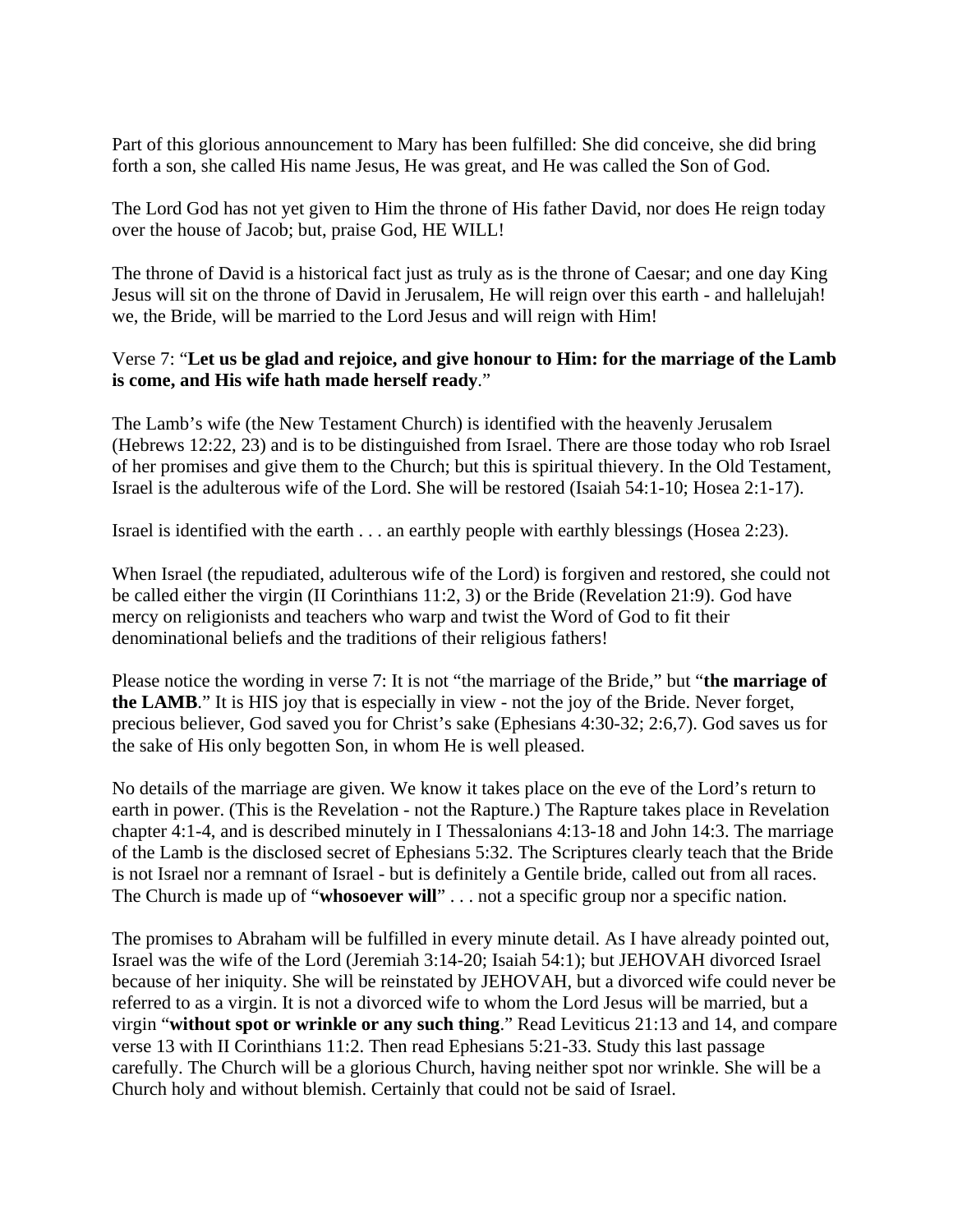#### **WHO MAKES UP THE BRIDE?**

I answer emphatically, all saints, all born again people, all believers, all blood-washed people between Acts 2 and I Thessalonians 4:17. Never let anyone tell you that during this Day of Grace one specific group makes up the Bride, while others will be friends of the Bride, servants, etc. I do not deny that there will be friends of the Bridegroom, and there will be servants; but they are made up of other groups, not the saints between Pentecost and the Rapture. Acts 2 marks the beginning of the Church on earth, and I Thessalonians 4:17 marks the termination of the Church on earth. The four and twenty elders represent the redeemed of the Church, seen in Heaven immediately after the translation (the Rapture - Revelation 4:1-4).

The four and twenty elders who represent the Church, the redeemed in Revelation 4, are mentioned for the last time in verse 4 of our present chapter. The twenty-four elders share and share alike; there is no division among them. All twenty-four are identical.

There are very special blessings promised to the saints of this dispensation (Matthew 11:11; Hebrews 11:40). The saints of this dispensation are all baptized into one body by the one Spirit (I Corinthians 12:12, 13).

However, there are other blessings named in the Bible which will be poured out upon all believers, from Adam to the last person to become a recipient of God's mercy and grace.

In our present chapter the term "**elders**" disappears and we see the various companies of saints taking their places in relation to the Lamb of God, the Bridegroom. The Church is imperishable because Christ is its head and foundation.

We are members of His body, bone of His bone, flesh of His flesh (Matthew 16:18; Ephesians 1:23; 5:22-32). The New Testament Church, the Bride, is the nearest and dearest object to the heart of Christ, and is the apple of His eye.

Israel is the apple of the Lord's eye (Zechariah 2:8).

Jesus loved the Church with an unchangeable love. He laid down His life for the Church, He purchased it with His own blood (Acts 20:28; Ephesians 5:25-27). The Church on earth has weathered many storms, and has longed for her lover, the Bridegroom, to appear in the clouds and call her up to meet Him in the air.

We who have the first fruits of the Spirit groan and travail, looking for that glorious appearing of the great God and our Saviour, Jesus Christ, who will appear in the sky. The trumpet will sound, the dead in Christ will be raised and we will hear Him say, "**Come up hither!**" We will be caught up to meet our Saviour in the clouds in the air.

#### **THE LAMB'S WIFE MAKES HERSELF READY**

Note in verse 7, "**His wife hath made herself ready**."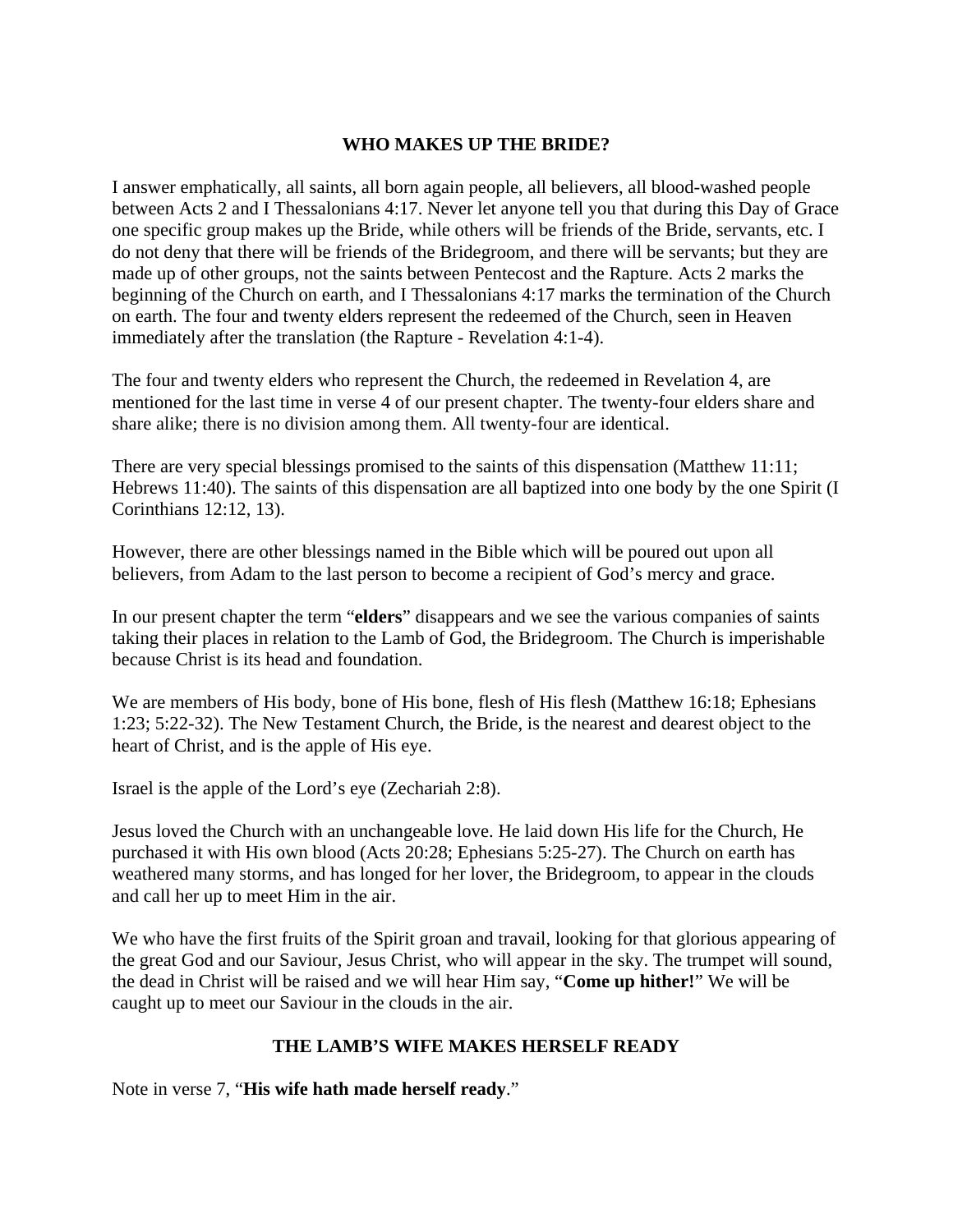There are two kinds of fitness, and the New Testament Church is the subject of both:

1. God, in the exercise of His sovereign grace, makes the Bride ready for Heaven and the glories of the Pearly white City. We read, "**Giving thanks unto the Father, which hath made us meet to be partakers of the inheritance of the saints in light**" (Colossians 1:12). Only God in His omnipotence, through His sovereign grace, could make the New Testament Church without spot or wrinkle, in order that she might enter the spotless Pearly white City.

2. All believers must make themselves ready ere they enter eternal glory . . . the home of the redeemed.

That is, before the saints are ready to reign with Christ, certain difficulties must be righted.

The Bible very clearly teaches that some who stand before Jesus will be ashamed of themselves:

"**And now, little children, abide in Him; that, when He shall appear** (when He comes again), **we may have confidence, and not be ashamed before Him at His coming**" (I John 2:28). Certainly this verse refers to believers. There must be, therefore, a period of preparation at the judgment seat of Christ where the Bride will be given an opportunity to prepare herself, to be cleansed; and the believers will be rewarded according to the record of their works.

There are many carnal Christians who live worldly and indifferent lives, who will have to pass through the fires of that judgment seat before they are ready to return with the Lord to reign upon the earth.

All mistakes and misunderstandings will be rectified, the dross will be burned, and the saints will be rewarded for faithful stewardship. This will precede the marriage of the Lamb. Thus, His wife has made herself ready, and will pass from the judgment seat of Christ into the loving presence of the Lamb, to become His Bride forever.

Verse 8 tells us that the Bride will be "**arrayed in fine linen, clean and white**," the fine linen being the righteousness of the saints. In the Word of God, garments are symbols of righteousness. In Isaiah 64:6 we read that all of our righteousnesses are as filthy rags, thus symbolizing self-righteousness. Philippians 3:6-8 gives a description of the very best a moral and religious man could perform under the Law; however, since the grace of God appeared in Christ Jesus, the garment in its better sense symbolizes the righteousness of God upon all them that believe (Romans 3:21; II Corinthians 5:21).

In Revelation 15:6 we read that the angels who had the seven vials filled with seven plagues were arrayed in pure linen, which here expresses the righteous, holy character of their mission. Their linen signifies that they represented God's holiness in righteous judgment.

Contrast the fine, white linen of the Bride with the gaudy garments worn by the harlot. The garments of the harlot signified her character, and the same is true of the pure white linen worn by the Bride, signifying that she is spotless and without blemish.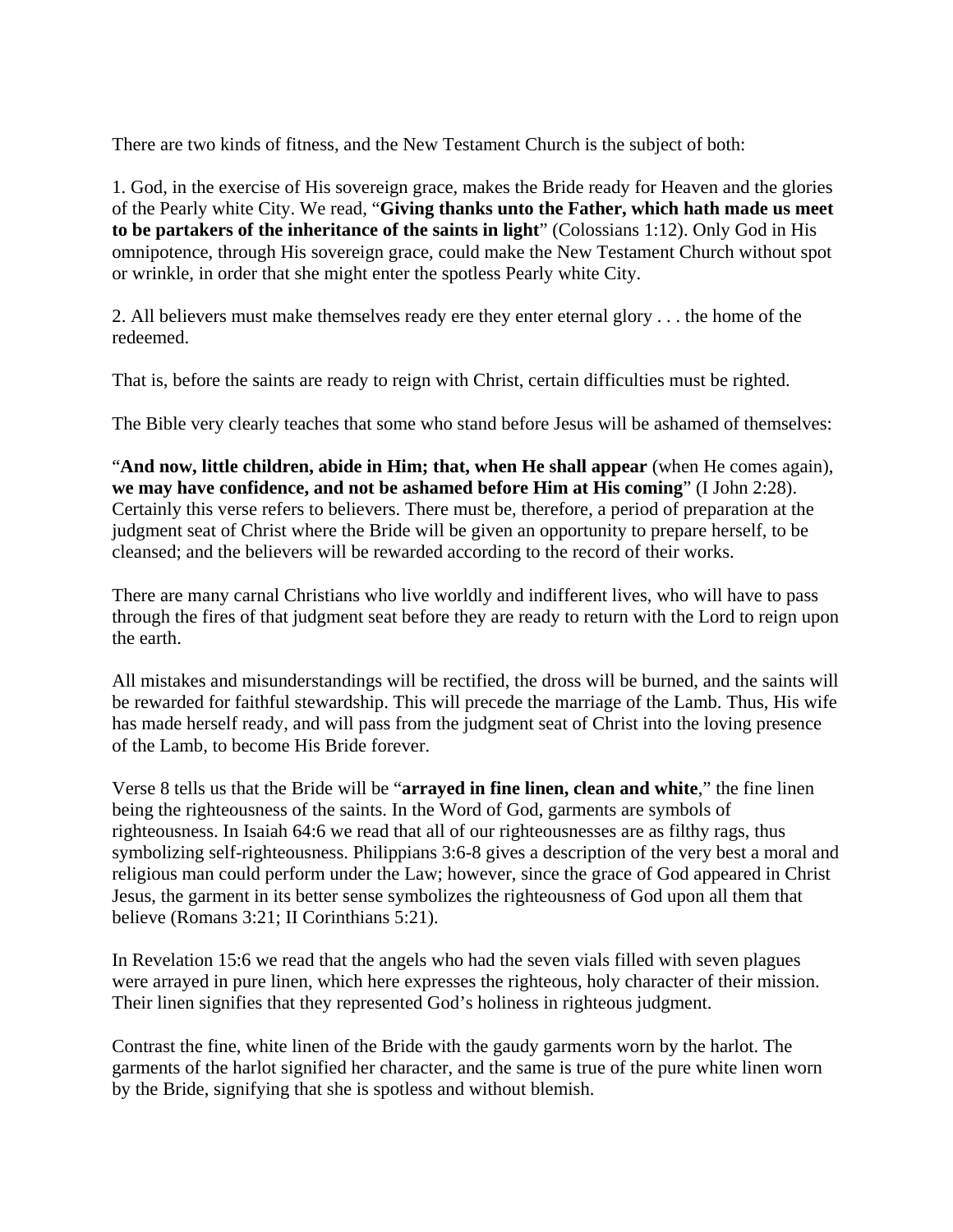"**Husbands, love your wives, even as Christ also loved the church, and gave Himself for it; that He might sanctify and cleanse it with the washing of water by the Word, that He might present it to Himself, A GLORIOUS CHURCH, NOT HAVING SPOT, OR WRINKLE, OR ANY SUCH THING; BUT THAT IT SHOULD BE Holy AND WITHOUT BLEMISH**" (Ephesians 5:25-27).

At last the relationship God intended between His people and His only begotten Son has come to pass . . . the Bride can now enter into the enjoyment of eternal companionship and union of the closest nature with the Lamb. The Church and the Lamb will be united never to be separated, nor will there ever be any friction between the Lamb and His Bride. All evil and sin will have been eternally imprisoned.

The next great event in store for the Church is the Rapture (I Thessalonians 4:13-18). After the Rapture we will all appear at the judgment seat (II Corinthians 5:10; I Corinthians 3:12-15).

After the judgment seat, the marriage (Revelation 19:7-10). After the marriage, we will return with Jesus to reign in the Kingdom (Revelation 20:6).

The best is just ahead. I am so glad I am one of God's children! If you are not, you CAN BE if you will simply trust the Lord Jesus and receive Him by faith. He will write your name in the Lamb's book of Life (Romans 10:9,10).

#### Verse 9: "**And he saith unto me, Write, Blessed are they which are called unto the marriage supper of the Lamb. And he saith unto me, These are the true sayings of God**."

John heard the familiar command, "**Write**." This is more or less a spiritual exclamation point denoting the importance of the communication about to be given:

#### "**Blessed are all who are called to the marriage supper of the Lamb**."

This is not said of the Bride. Her blessing is of the highest order and is expressed in the simple words "**bride**" and "**wife**." No one could have more joy nor a closer union with the Bridegroom than does the Bride; unspeakable joy is conveyed in the term "**bride**." However, the guests are pronounced "**blessed**."

Who ARE the guests?

They are friends of the Bridegroom, and as friends of the Bridegroom they enjoy a deeper and dearer character of blessedness and joy than they would if they were friends of the Bride. John the Baptist, forerunner of Jesus Christ, announced the coming of the King and clearly stated that he was a friend of the Bridegroom (John 3:29). John the Baptist was martyred before the Church was formed, but he will no doubt become one of the most honored guests at the marriage supper in the sky. The Old Testament saints constitute the large company of guests, each Old Testament saint being a friend of the Bridegroom, rejoicing in His presence and at the sound of His voice.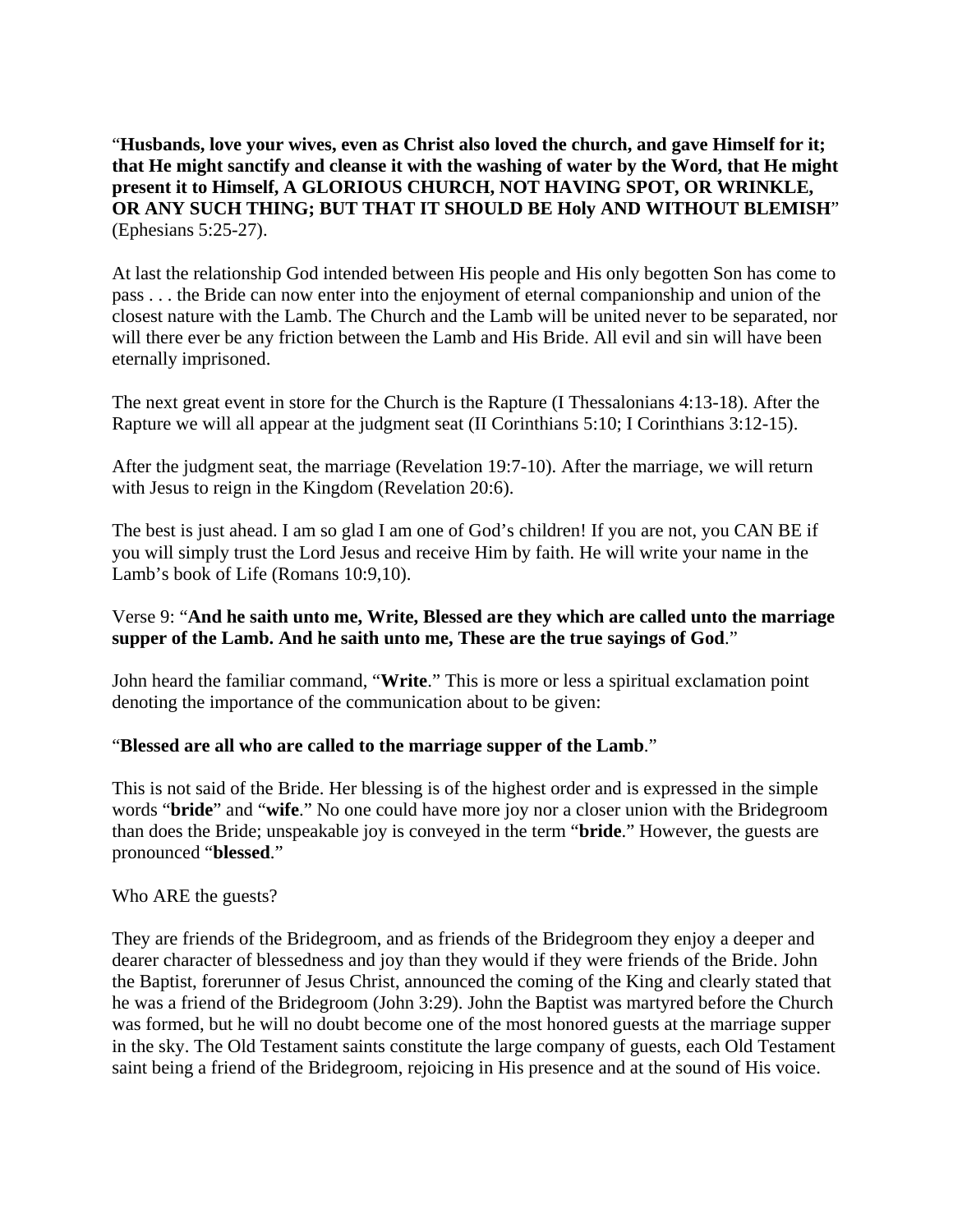No doubt angels will be spectators, but they cannot be guests because they are "**ministering spirits to the heirs of salvation**." They are special creations of God (Hebrews 1:14). Angels never knew the joy that our salvation brings. They will not be part of the Bride, nor will they be guests and friends of the Bridegroom.

In verse 9 we read of "**the marriage supper of the Lamb**" and later, in verse 17, we hear the angels calling the fowls in the midst of Heaven to come and gather together for the supper of the great God. This supper will be a supper of judgment - and in great contrast to the supper of the Lamb.

The last part of verse 9 assures us that the information given can be depended upon: "**THESE ARE THE TRUE SAYINGS OF God**."

The basis of our faith and the grounds upon which we preach these things are not speculation. God has spoken - "**Let God be true, but every man a liar**." There are those who spiritualize, symbolize, and explain away Revelation; but we can depend upon what God has said. In the Old Testament era, God spoke through holy men - the prophets. In the New Testament, God has spoken "**IN HIS SON**" (Hebrews 1:1, 2).

How precious, blessed and assuring it is to have these words of confirmation of these grand and glorious heart-gladdening, soul-stirring truths concerning the glorious events just ahead. How glorious it is to have these words come from Jehovah God Himself.

Evidently John was overwhelmed by the communications he had just received from Almighty God. He fell on his knees before the messenger to worship him. But you will note that this act was checked: "**See thou do it not: I am thy fellowservant, and of thy brethren that have the testimony of Jesus: worship God**."

For man to worship even the most exalted of God's creatures is idolatry, and God forbids it. Worship God, and God alone. Love Him with all your heart, soul, spirit and strength, and worship Him only. Angels worship God; the saints worship God. A second time John was about to worship the messenger (Revelation 22:8,9), but again worship was prohibited.

The statement, "**I am thy fellowservant**" placed the messenger in the same category with John . . . they were both servants of their God, to serve Him and worship Him only. Certainly the spirit of the messenger at whose feet John would have worshipped does not correspond with the spirit of some officials, priests, popes, etc., on earth today. They permit men to kiss their hands and feet and fall upon their knees before them in homage and respect, which certainly in a sense constitutes worship.

Millions the world over bow down to images instead of worshipping God through the one Mediator, the Man Christ Jesus, who now sits at the right hand of God the Father to make intercession for us (I Timothy 2:5; Hebrews 1:1-3; I John 2:1,2). Any person who bows before any other person in worship or in prayer is committing the sin of idolatry. We are to worship God, and God alone.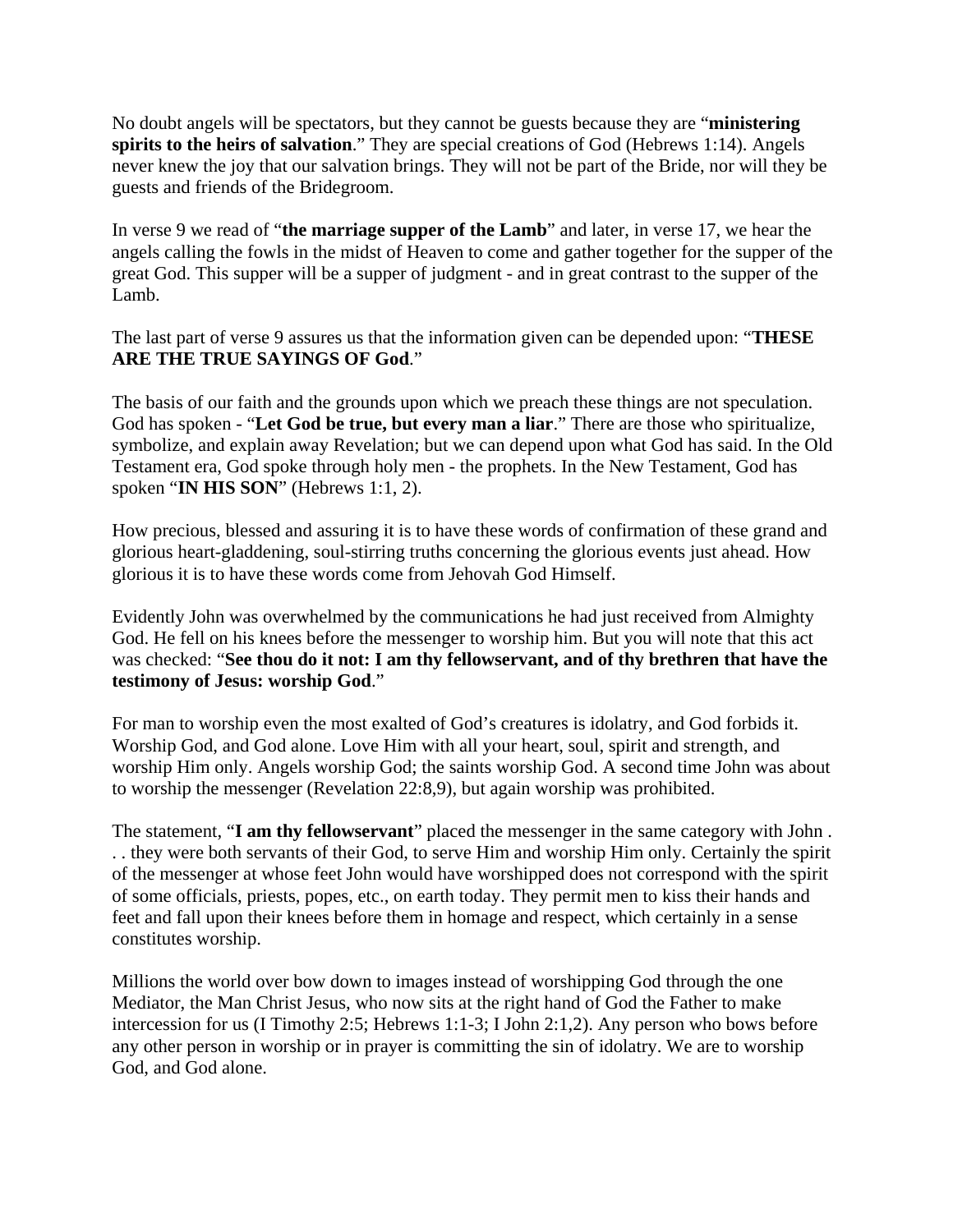The statement in verse 10, "**I am thy fellowservant, and of thy brethren that have the testimony of Jesus Christ**," should not be confusing to anyone who will compare Scripture with Scripture.

That is the only way we will ever understand God's Word.

In Revelation 12:17 we find the same statement, referring to the Jewish remnant that will be on earth during the time of Tribulation and up to the consummation of all things. In that verse we find the same words: "**And the dragon was wroth with the woman, and went to make war with the remnant of her seed, which keep the commandments of God, and have the testimony of Jesus Christ**."

The statement simply means that the messenger here is a fellowservant having the testimony of Jesus, and the testimony of Jesus is the spirit of prophecy. The testimony of Jesus bears witness to His resurrection, His presence in glory, and His coming again and all the blessed things connected with that day, so fully revealed in God's Word.

Thus the testimony of Jesus is the spirit of prophecy.

All prophecy concerns the Lord Jesus Christ, and all intelligent, scriptural proclamations of the coming events are a testimony concerning Himself.

#### **HEAVEN OPENED**

In the last section of chapter 19 (verses 11-21) we see Heaven opened. There are three main divisions in these last verses:

1. We see the mighty heavenly Monarch, the Lord Jesus Christ, and His victorious army - verses 11-16.

2. We see the multiplied millions of birds of prey called to feed upon the slain, to partake of the great supper of God - verses 17 and 18.

3. We see the complete overthrow and destruction of the opposing army and the leaders of the army consigned alive to the lake of fire and brimstone. All of their followers are slain - verses 19-21.

Verses 11 through 16 record a very special and important scene. There have been many and varied displays of the Lord Jesus Christ thus far in Revelation.

All of them are given for us "**upon whom the ends of the world are come**" (I Corinthians 10:11). The present vision, in character, extent and results, is second to no vision thus far.

Here we do not have the Lamb of God on a throne, as in chapter 5. Instead, we see Him as the great Warrior-King, victorious in battle, conquering in mighty power.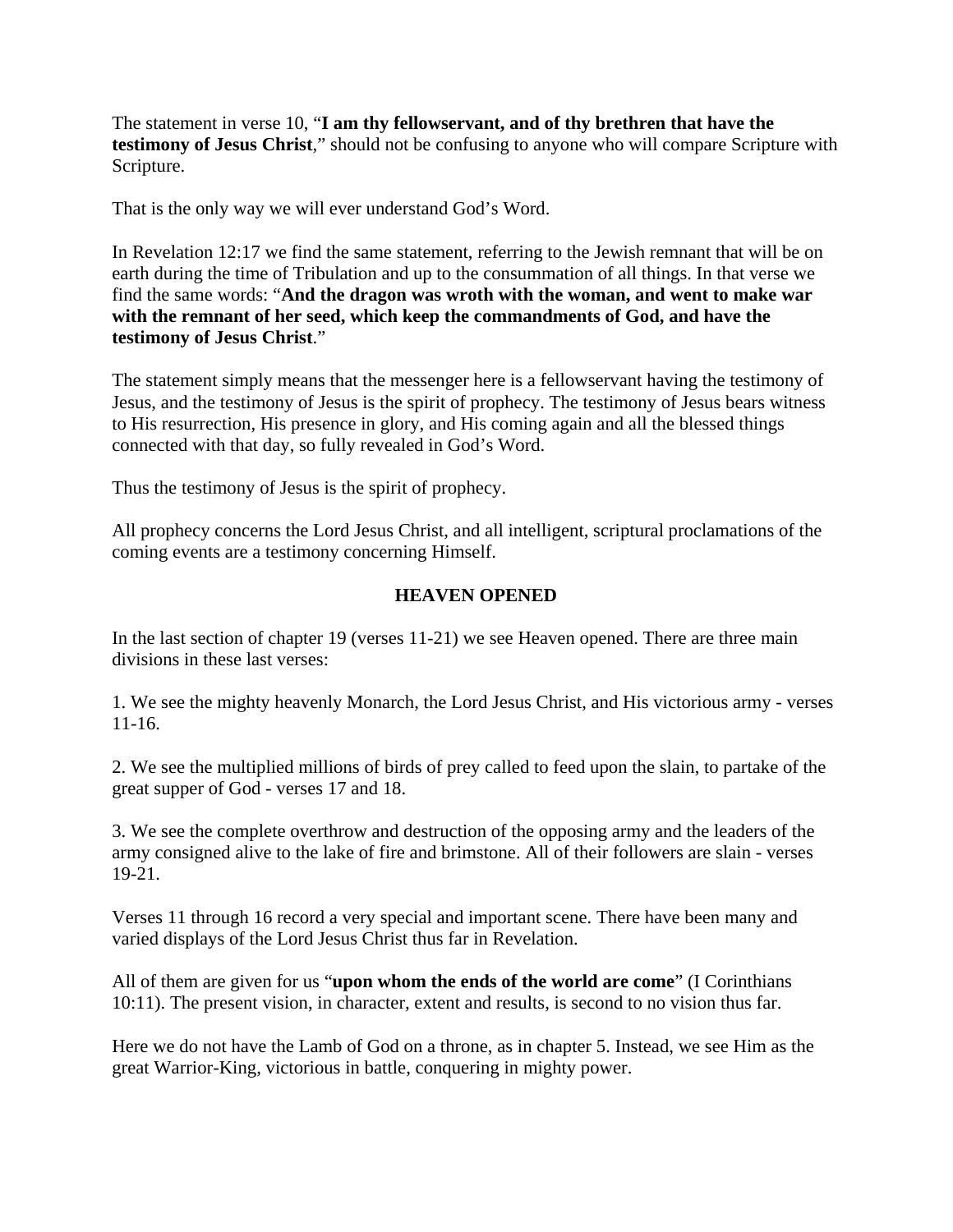The appearing of Christ in the sky, riding upon a white horse with the armies of Heaven, will be a gladdening sight to the saints on earth. However, it will be a terrible sight to the armies of Antichrist - yea, the mighty men of earth and all who have been against God's Christ.

"**I saw heaven opened**." In chapter 6, verse 2, we saw the rider on a white horse. The rider had a bow in his hand, a crown was given unto him, and "**he went forth conquering and to conquer**." The rider of that white horse is the Antichrist; but the rider of the white horse in Revelation 19 has "**eyes as a flame of fire**."

On His head are many crowns, and out of His mouth went a sharp sword. This identifies this rider as the same person whom John saw standing in the midst of the seven golden candlesticks in the very beginning of Revelation. This rider is also the same One whom we saw to be "**the Son of Man**" in previous places throughout the book.

The name of the rider of the white horse in Revelation 6 is not given, but the rider of the white horse in Revelation 19 cannot be mistaken. His name is called "**THE WORD OF God**." On His garments and upon His thigh He has a name written: "**King of Kings, and Lord of Lords**." Certainly no one could misunderstand the identity of this rider.

It was prophesied that Jesus would ride into Jerusalem upon a young donkey: "**Behold thy King cometh unto thee . . . lowly, and riding upon an ass, upon a colt, and the foal of an ass**" (Zechariah 9:9). We know this was literally fulfilled to the letter; the account is found in Matthew 21:4-11. Insofar as we know, Jesus only rode upon an animal one time during His sojourn here upon earth. That one time was upon an humble ass; but see Him in Revelation 19! He is not riding an humble little donkey - He is riding a great white charger!

Perhaps someone is saying, "Preacher, do you not know that this is figurative language? Who ever heard of horses in Heaven?"

Horses and chariots of fire were seen in the heavens in the days of Elijah and Elisha, and if in that day, why not again? (See II Kings 2:11; 6:13-17.) Many times in my meetings, I tell people, "You take care of your end of preparing for eternity, and God Almighty is capable of handling His end of it. You prepare to meet God, and God will take care of the horses. You take care of your sins by committing them to the shed Blood of Jesus Christ!"

People are going to hell, searching the Bible with a magnifying glass, trying to figure out this and that. We are not to figure out anything. "**The just shall live by faith**." We are to study, and leave it to the Holy Spirit to guide us into all truth.

The book of Revelation is full of action - action in Heaven, in the air, on the earth. The scenes in Heaven are numerous. John heard voices, singing; angels and glorified saints were seen on every hand. John saw the elders and heavenly creatures bowing in worship to Jehovah; thrones, crowns, robes, living creatures, books, harps, and much more. These things tell us of the eternal happiness and ceaseless activity of Heaven's teeming millions. Up to this point we have had glimpses into Heaven, but now Heaven is open. In chapter four we read, "**I saw and behold a door open in heaven**."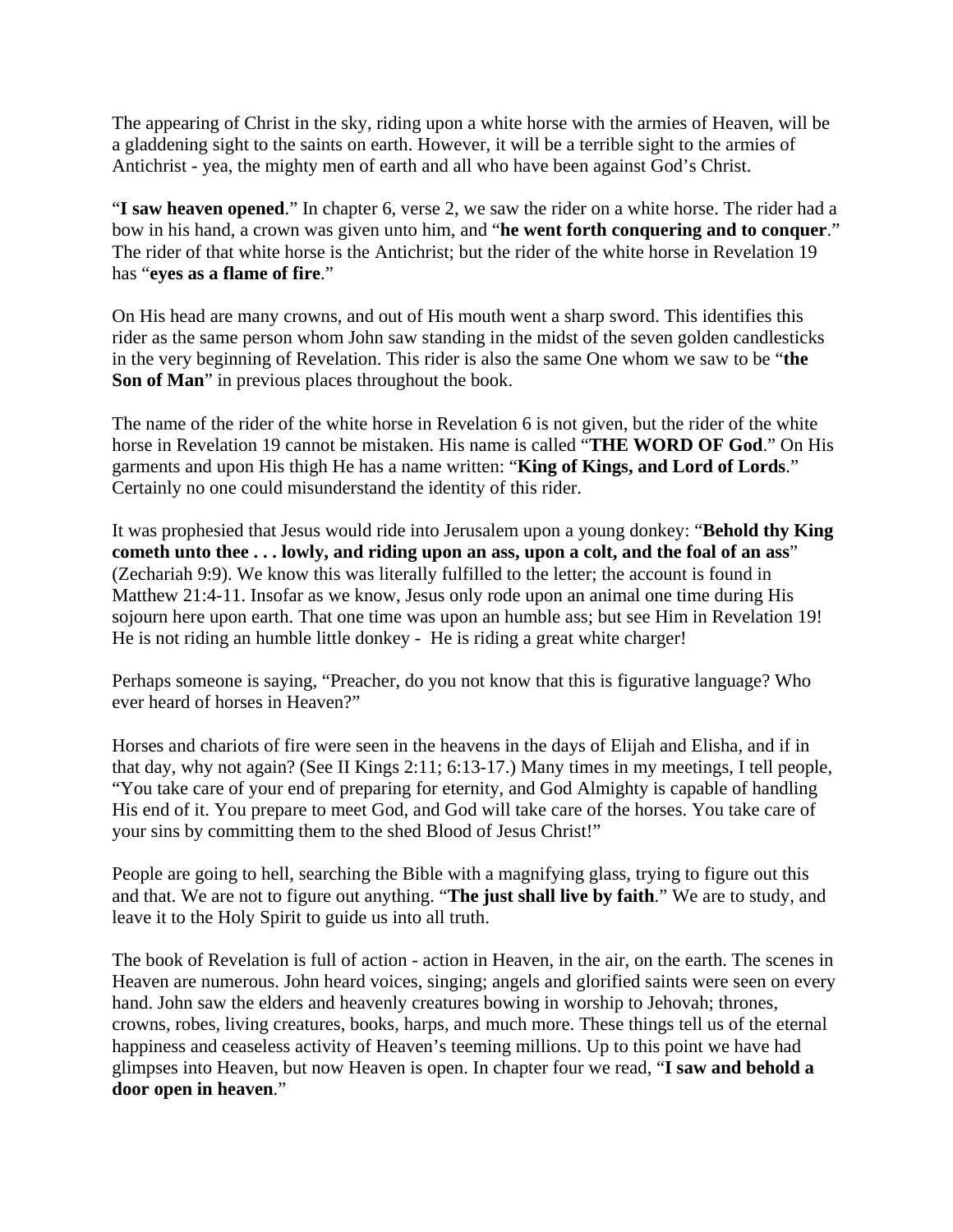Now, Heaven is open. In Revelation 4:1 the door was opened that John might enter in. Here in Revelation 19 Heaven is opened that the millions of horsemen may pass out into the sky. There are four times in the New Testament where we read of Heaven being opened: Matthew 3:16; John 1:51; Acts 7:56 and Revelation 19:11. On all four occasions the opening of Heaven is in connection with the Lord Jesus Christ. Two of these instances are past; two are yet future.

#### **THE CONQUEROR AND HIS ARMY DESCRIBED**

Revelation 19:11-16:

11. **And I saw heaven opened, and behold a white horse; and he that sat upon him was called Faithful and True, and in righteousness he doth judge and make war**.

12. **His eyes were as a flame of fire, and on his head were many crowns; and he had a name written, that no man knew, but he himself**.

13. **And he was clothed with a vesture dipped in blood: and his name is called The Word of God**.

14. **And the armies which were in heaven followed him upon white horses, clothed in fine linen, white and clean**.

15. **And out of his mouth goeth a sharp sword, that with it he should smite the nations: and he shall rule them with a rod of iron: and he treadeth the winepress of the fierceness and wrath of Almighty God**.

16. **And he hath on his vesture and on his thigh a name written, KING OF KINGS, AND LORD OF LORDS**.

The first thing John saw was "**a white horse**." This signifies victorious power. The name of the rider was "**Faithful and True**." No one but the Lord Jesus Christ could bear that title. He was faithful to the Father in every minute detail and **He is the Truth**.

He judges, and in righteousness makes war. He is coming to settle the destinies of the world and its inhabitants. The rider of the white horse is not only a mighty warrior and conqueror; He is also a righteous Judge. He is coming to judge in righteousness, as well as to destroy in blood. God "**hath appointed a day, in the which He will judge the world in righteousness by that man whom He hath ordained; whereof He hath given assurance unto all men, in that He hath raised Him from the dead**" (Acts 17:31).

Here the appointed day is about to dawn. The Man ordained to judge in righteousness is the Commander-in-Chief of the armies of Heaven approaching the earth. This is a war like no war that has ever been fought up to this hour. It is not a war for the love of conquest or to enlarge a king's territory. It is a war to put down evil and enthrone righteousness on earth, in order that there may be peace on earth, good will toward men, and the knowledge of the Lord cover the earth as the waters now cover the sea. Jesus is about to prepare the earth for the reign of righteousness promised - but up to this point never fulfilled. The night Jesus was born the angels announced the birth of a King, and added, "**Peace on earth, good will toward men**." That has never been, but it will be when King Jesus puts down the armies of Antichrist, sits on the throne of His father David, and reigns in righteousness.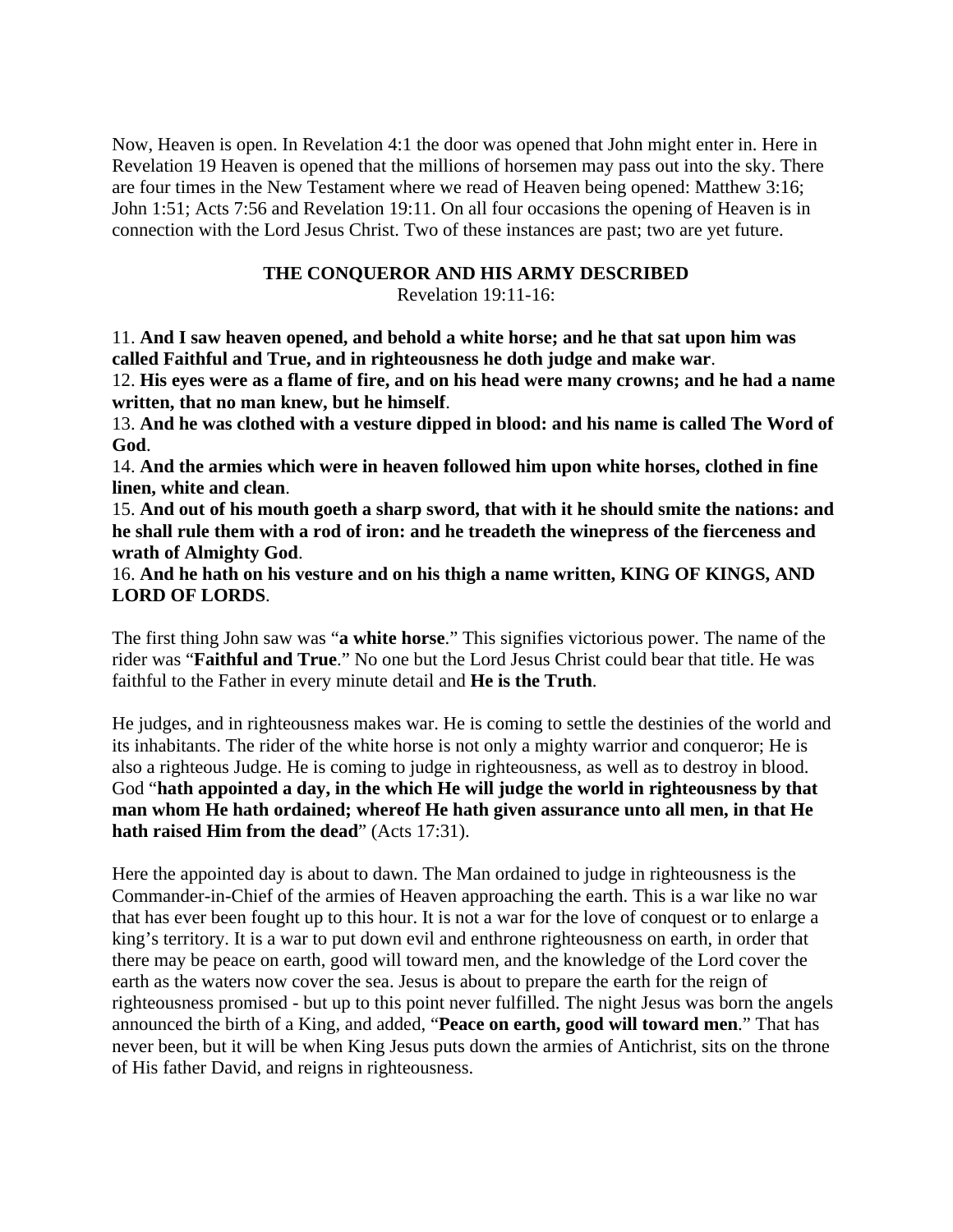In verse 12 we read, "**His eyes were as a flame of fire**." He is approaching earth to observe all, to search out every hidden evil, and to execute righteous judgment. His eyes "**a flame of fire**" denote omniscience - nothing shall escape the all-seeing eye of the One who sits on the white charger.

" . . . **On His head were many crowns** [diadems]." The word used here for "**crowns**" is not the same word used referring to the crowns of the saints in chapter 4:4, 10. The word here translated "**crowns**" expresses royal dignity and denotes absolute and supreme authority.

In chapter 12:3 the dragon has seven diadems on his head . . . the same Greek word used here. In Revelation 13:1 the Beast has on his horns ten diadems. Thus, the Beast and the dragon will exercise great and Supreme power during their reign; but note that there is only One who can be entrusted to exercise absolute authority and dominion. He is the Lord Jesus Christ. (Read Psalm 8). Seven diadems the dragon wore. Ten diadems the Beast wore. But "**ON HIS** (Christ's) **HEAD WERE MANY** DIADEMS!" This signifies that He is supreme over all governments, and in the end all authority and power will crumble under His mighty hand.

# Verse 12: ". . . **He had a name written that no man knew, but He Himself**."

There are divine names such as God, JEHOVAH, Christ, Jesus, Lord, Saviour, which express the relationship between Jehovah God and His creatures; but here is a name not revealed to man. Christ the Son, in the fulness of His divine nature and eternal existence, can alone be known by the Father (Matthew 11:27).

Christ has been forever. He was, and ever will be. There is no name to express such eternal existence - past, present and future. Christ alone can understand the fullness of who and what He was in the eternity behind us, of what He is in the present, and of what He will be throughout the eternity ahead of us. The finite mind of man cannot comprehend the fullness of the eternal Godhead.

Verse 13: "**And He was clothed with a vesture dipped in blood: and His name is called The**  Word of God." the blood on the garments of the rider of the white horse is not His own blood, but the blood of His enemies. He has come to deal with the opposing armies of Antichrist who have gathered themselves together in war against the Lamb.

In Isaiah 63:1-4 we read concerning the victorious return from the land of Edom, from the capital city Bozrah.

With vengeance in His heart, and His righteous garments stained with the Blood of His enemies, the Lord is seen in this battle; but here in Revelation, His garment dipped in blood is witnessed even before He enters into the great conflict. This is a certain guarantee that righteous vengeance shall be meted out to the fullest extent upon the millions gathered against the Lamb of God, led by the Beast and the false prophet. There is no doubt concerning the victory of this battle. The Lamb came the first time in humility, riding upon an ass; but He will come this second time riding a great white charger, to drain the blood of His enemies. He must reign until all enemies have become His footstool - and He will!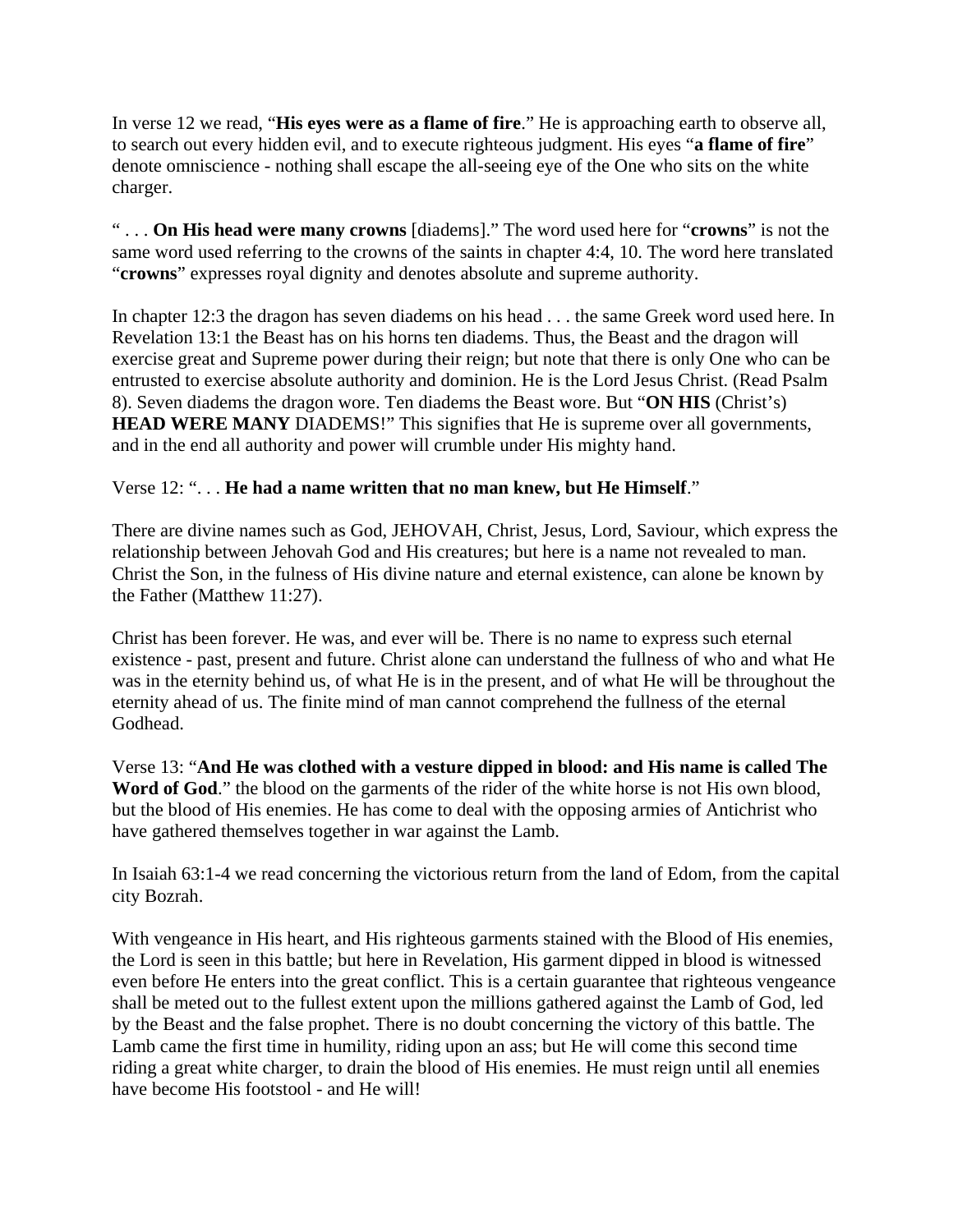This does not sound like the "grandfather-God" the liberals and modernists love to preach about, does it? Oh, yes, God is love, God is longsuffering, tender, good and kind; but God is a consuming fire, He is angry with the wicked every day.

Verse 13 closes with "**His name is called the Word of God**." From the pen of eight sacred writers, God gives us the New Testament. John is the only one of the eight who applies this title to the Lord Jesus Christ. As The Word, Christ represents the Lord God in His being, in His character and in His righteous and holy works.

In John 1:1 we read, "**In the beginning was the Word and the Word was with God, and the Word was God**." Therefore, in the beginning we see "**The Word of Life**."

In John 1:14 we read, "**And the Word was made flesh**." The Word was in the beginning. Nineteen hundred years ago the Word took a body. As the Word, Jesus has personal, independent, eternal existence (John 1:1, 2). As the Word, He is maker of all things, and without Him was not anything made that was made (John 1:3; Hebrews 1:1-3).

As the Word, He is the revealer of God . . . He is the One who makes God known to man (John 1:14).

Our words should be the expression of what we are. The words of Christ were the absolute expression of what He ever is (John 8:25). As the Word, Jesus reveals God in His essential nature as the Light of the World, as Love, and as the only begotten Son. As the Word, Jesus declares the Father. The first without the second would leave a great blank. The finite mind cannot take in or understand a God who has no beginning and no ending, by whom all things were made, and in whom all life consists. The finite mind of man simply cannot conceive the magnitude of an eternal spirit (God is a Spirit); but Jesus (the Word) took a body and brought God to man. God was in Christ (II Corinthians 5:19) reconciling the world unto Himself.

The title used here in Revelation 19:13 ("**His name is called the Word of God**") has singular significance, It is God who is here seen moved into action – the Lord God, Almighty God!

The very nature of God demands the judgment of those on earth who attempt to frustrate His purpose to place His Son as King on Mount Zion and to place into His hands the government of earth:

In Isaiah 9:6-7 God promised a King upon whose shoulders the government would rest. In Luke 1, Jesus was promised the throne of David, and He must occupy that throne. When the armies of Antichrist attempt to stop the King of kings, Jehovah God goes into action as "**THE WORD OF God**."

Christ, the Word of God, is the absolute and final expression of God in righteous judgment about to take place just before the beginning of the Millennium, the one thousand years of perfect peace on earth (Isaiah 11; Revelation 20:4-6).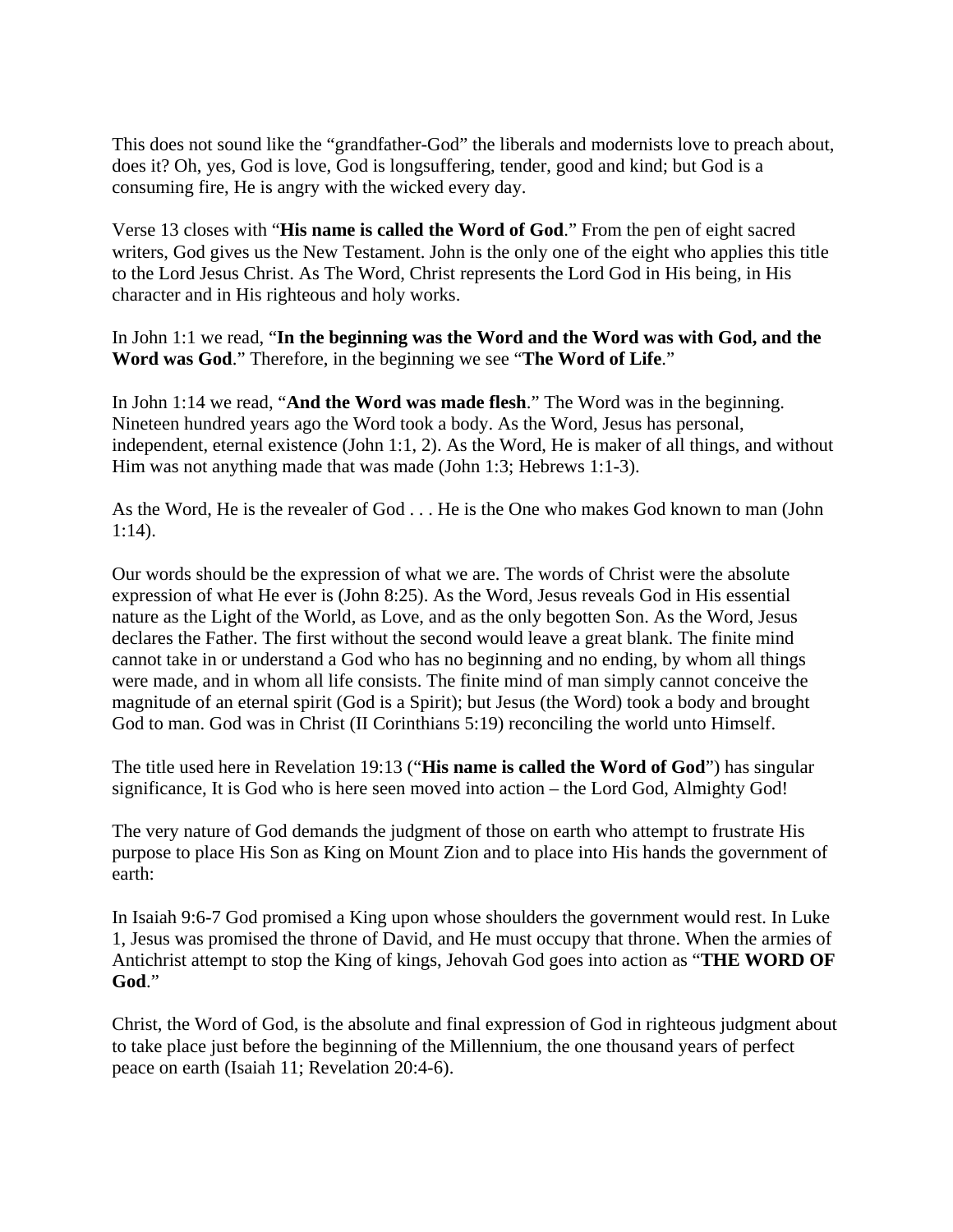Verse 14: "**And the armies which were in heaven followed Him upon white horses, clothed in fine linen, white and clean**." The riders of the white horses were clothed in fine linen, white and clean. This is the heavenly attire of the saints that make up the Bride. It is clear that the Bride will accompany Christ when He returns to the earth.

We have here the fulfillment of the prophecy of Enoch: In Jude 14 and 15 we read, "... **Behold, the Lord cometh with ten thousands of His saints, to execute judgment upon all, and to convince all that are ungodly among them of all their ungodly deeds which they have ungodly committed, and of all their hard speeches which ungodly sinners have spoken against him**."

What a sight! What a sight!! What a tremendous sight!!! If you can, let your imagination picture this: Look toward the sky, and there is the appearance of what seems to be a giant white thunderhead.

But it is moving swiftly, and as it comes nearer the shapes of horses and riders come into view. Out in front we see a great white charger, a tremendous animal, and the rider is most unusual. His eyes are a flame of fire. A great host is riding toward the earth.

# Verse 15: "**AND OUT OF HIS MOUTH GOETH A SHARP SWORD, THAT WITH IT HE SHOULD SMITE THE NATIONS: and He shall rule them with a rod of iron: and He treadeth the winepress of the fierceness and wrath of Almighty God**."

This verse points out a very significant thing: The only weapon the heavenly host has is "**a sharp sword**." The armies have no weapons, they will need no weapons.

The battle is THE LORD'S! "**Out of His mouth goeth a sharp sword, that with it He should smite the nations**." The reference here points back to Isaiah 11:4. When Judas led the soldiers to arrest Jesus, Jesus simply spoke - and His enemies fell to the ground (John 18:5,6).

The Word of God smites, slays, destroys. The power of the Word is irresistible. God needs no hydrogen warheads, guided missiles, atomic submarines nor supersonic bombers! All God need do is utter the Word, and creatures disintegrate. God needs no weapons made with hands.

It is very interesting to note, "**Verily, verily, I say unto you, He that heareth my word, and believeth on Him that sent me, hath everlasting life, and shall not come into condemnation; but is passed from death unto life**" (John 5:24). But those who refuse to hear the Word will be destroyed by the very Word that could have brought them life. The Word brings life to all who believe; the same Word metes out death to all who refuse to hear it.

No wonder the devil has attempted to destroy the Word of God and discredit our Bible! Beware of the man who twists the Word to fit his religion.

Verse 15: ". . . **and He shall rule them with a rod of iron: and He treadeth the winepress of the fierceness and wrath of Almighty God**." HE SHALL RULE! He shall govern (chapter 12:5). (Read Psalm 2 and Psalm 149:6-9).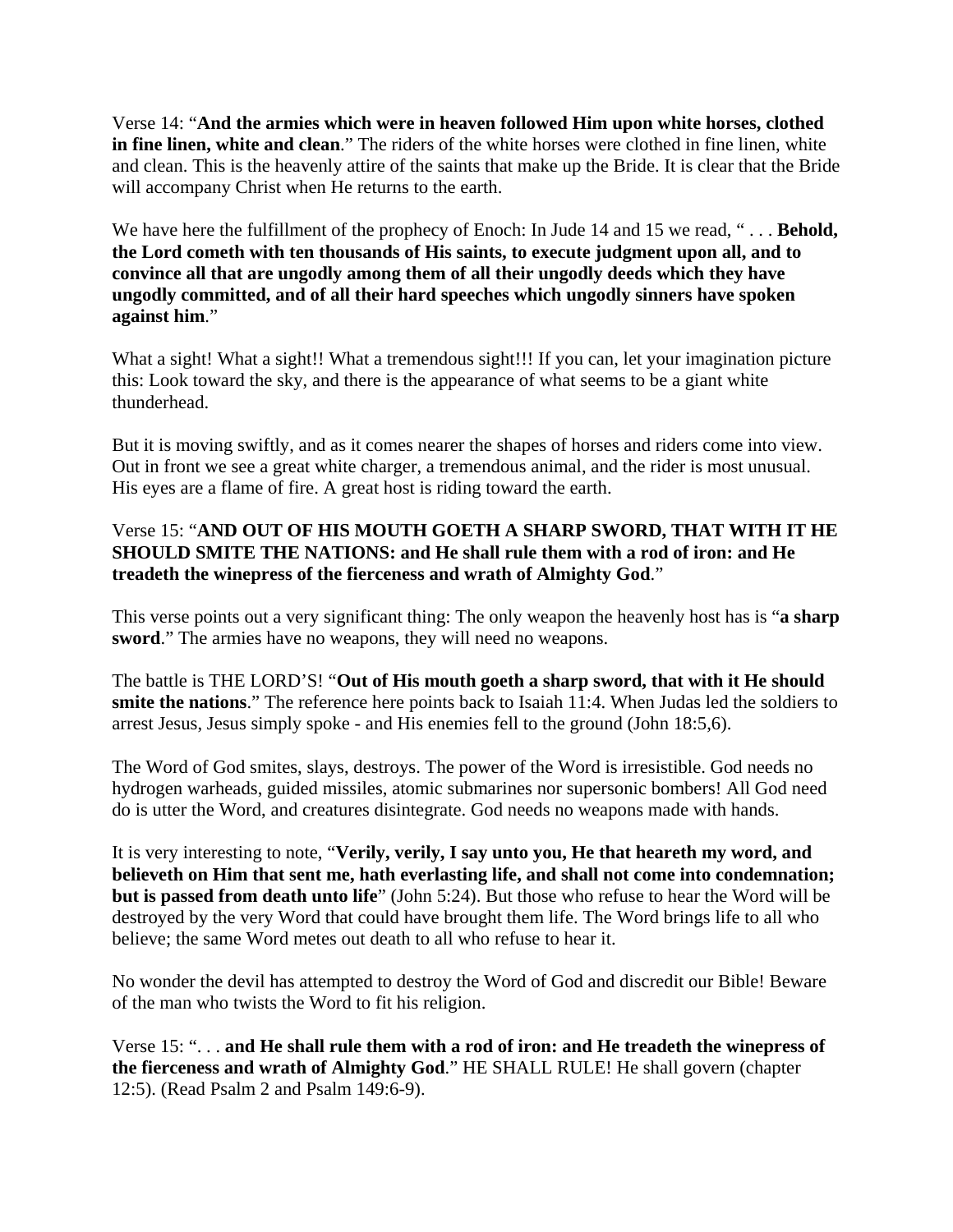The term "**with a rod of iron**" denotes that the ungodly, determined will of the nations must be broken and their power put down. Jesus Christ, the King of kings, is the only One who can do that. The fact that He (the Lamb, the humble One who has now become King of kings, the mighty One) treads the winepress of His fury and the winepress of the wrath of God denotes His utmost wrath. Almighty God is moved to fury. "**Vengeance is mine, saith the Lord**." We see three symbols of judgment in verse 15. First, a sharp sword. Second, a rod of iron. Third, the winepress of the wrath of Almighty God. "**I HAVE TRODDEN THE WINEPRESS ALONE, AND OF THE PEOPLE THERE WAS NONE WITH ME**" (Isaiah 63:3).

#### Verse 16: "**And He hath on His vesture and on His thigh a name written, KING OF KINGS, AND LORD OF LORDS!**"

His garment, the outward character of the Lord Jesus as beheld by others, bears a title of complete universal dominion. Instead of the sword on His thigh as recorded in Psalm 45:3, the name is written on His thigh and the sharp sword is in His mouth. One would naturally look for the sword on His thigh; instead, it is in His mouth, and on His thigh they read His name.

# **THE GREAT SUPPER OF ALMIGHTY GOD, THE BATTLE OF ARMAGEDDON** Revelation 19:17-18:

17. **And I saw an angel standing in the sun; and he cried with a loud voice, saying to all the fowls that fly in the midst of heaven, Come and gather yourselves together unto the supper of the great God;**

18. **That ye may eat the flesh of kings, and the flesh of captains, and the flesh of mighty men, and the flesh of horses, and of them that sit on them, and the flesh of all men, both free and bond, both small and great**.

In verses 7 and 8 we have the account of the marvelous, joyous marriage supper of the Lamb. In verses 17 and 18 we have the account of the great supper of God. The word "**great**" in verse 17 should be before "**supper**" and not before "**God**." It is a great supper - we know He is a great God.

Verse 17: "**I saw an angel standing in the sun**." This angel could be none other than the angel of the Lord. He is standing in the sun, denoting the center of governmental authority. He stands where all can clearly see him, and where he can survey the whole scene of conflict. The supper to which he invites the birds of the air immediately follows the battle of Armageddon.

The birds are invited to come. John sees in the Spirit what will literally take place when this great battle is fought. The great supper to which the birds are invited will be the bodies of the kings, captains, mighty men, horses, the riders of the horses, the bond, the free, the great and the small. Their bodies will be lying upon the Blood-drenched ground and the birds of prey will devour the flesh from their bones. This great multitude of human beings were slain by one sharp sword - the sword of the Christ who sits on the great white horse leading the teeming millions of white horses out of Heaven.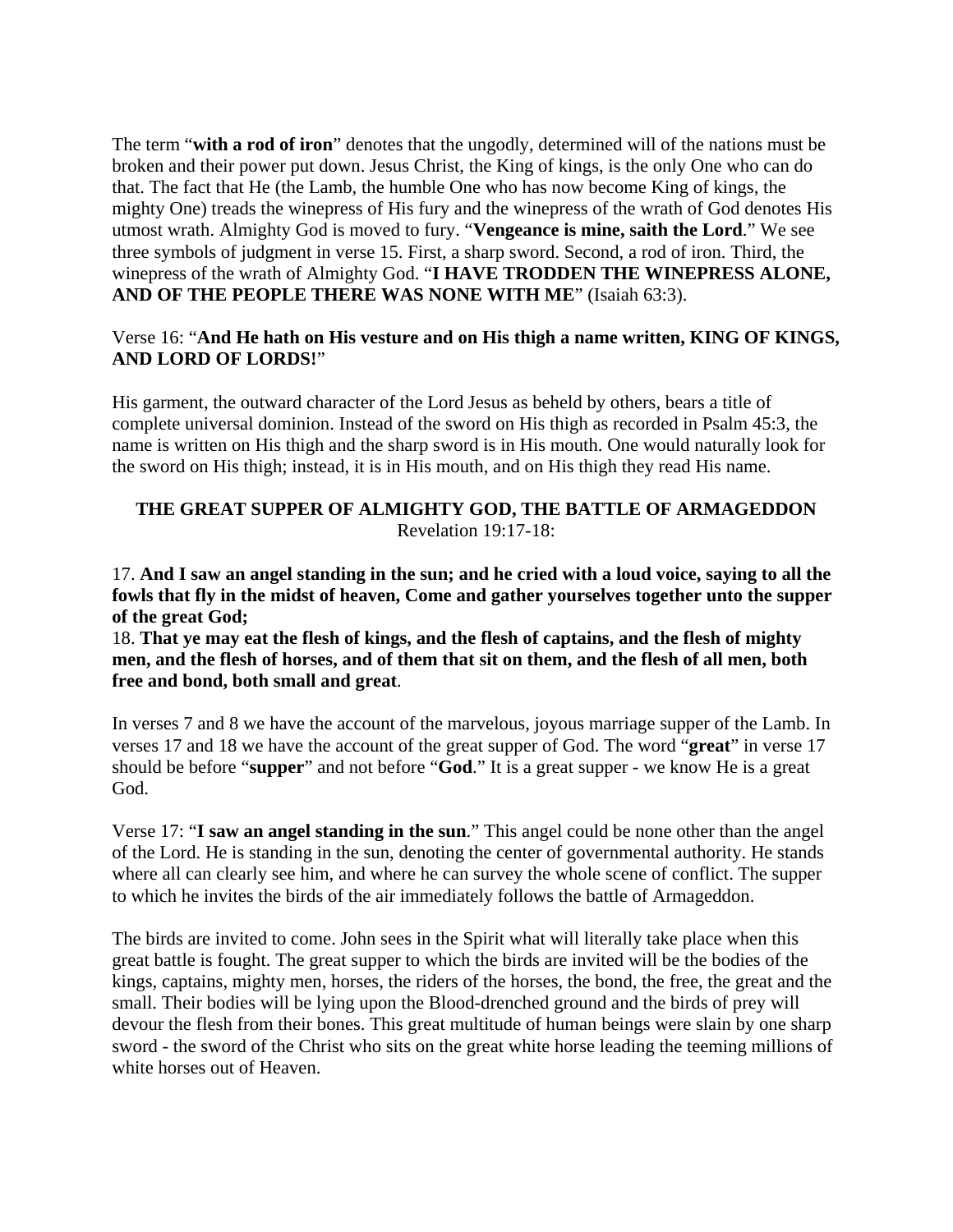In verse 18 we read the word "**flesh**" five times in connection with this great supper to which the fowls of Heaven are invited. What a humiliating end to the strength, pomp and pride of the armies of Antichrist and the puppets who followed his power and rule! The vulture, the eagle and all other birds of prey will feed upon the flesh of kings, nobles and outstanding men of renown. "**That ye may eat the FLESH of kings, and the FLESH of captains, and the FLESH of mighty men, and the FLESH of horses, and of them that sit on them, and the FLESH of all men, both free and bond, both small and great**."

#### **THE TOTAL OVERTHROW OF THE BEAST, FALSE PROPHET, KINGS AND THEIR ARMIES** Revelation 19:19-21:

19. **And I saw the beast, and the kings of the earth, and their armies, gathered together to make war against him that sat on the horse, and against his army**.

20. **And the beast was taken, and with him the false prophet that wrought miracles before him, with which he deceived them that had received the mark of the beast, and them that worshipped his image. These both were cast alive into a lake of fire burning with brimstone**.

21. **And the remnant were slain with the sword of him that sat upon the horse, which sword proceeded out of his mouth: and all the fowls were filled with their flesh**.

The day of the Lord has finally come. The Bible refers to this event as "**that day**," and also as "**the great day**." God is setting the stage and preparing for the Millennium, the glorious reign of peace on earth. Read Isaiah 65:17-19, 66:22; II Peter 2:13; Revelation 21:1.

The order of events concerning this gigantic episode is:

1. The return of the Lord in glory (Matthew 24:29,30).

2. The Beast and his hosts will be destroyed: The kings of the earth and their armies, and the false prophet which is the "**great and terrible**" (Revelation 19:11-21).

3. The judgment of the nations (Zechariah 14:1-9; Matthew 25:31-46).

4. The thousand years of peace, the Kingdom Age (Revelation 20:4-6).

5. Satanic revolt - the little season when Satan will be released after the Millennium to try them that are upon the earth (Revelation 20:7-10).

6. The second resurrection - the resurrection of the wicked, and the final judgment of the wicked (Revelation 20:11-15).

7. The DAY OF God - the time when the earth will be purged by fire (II Peter 3:10-13) and we will have a new Heaven, a new Earth, and the Pearly white City.

Let me point out something very significant: The description of the battle is mentioned very briefly, while many verses are given over to the description of the Great Conqueror, the Lord Jesus Christ, riding upon the great white charger. The battle is simply mentioned in verse 19, while many verses are given to the description of the conqueror. Jesus is worthy of all honor, praise, adoration and worship.

In verse 19 John saw the Beast, the kings of the earth and their armies gathered together.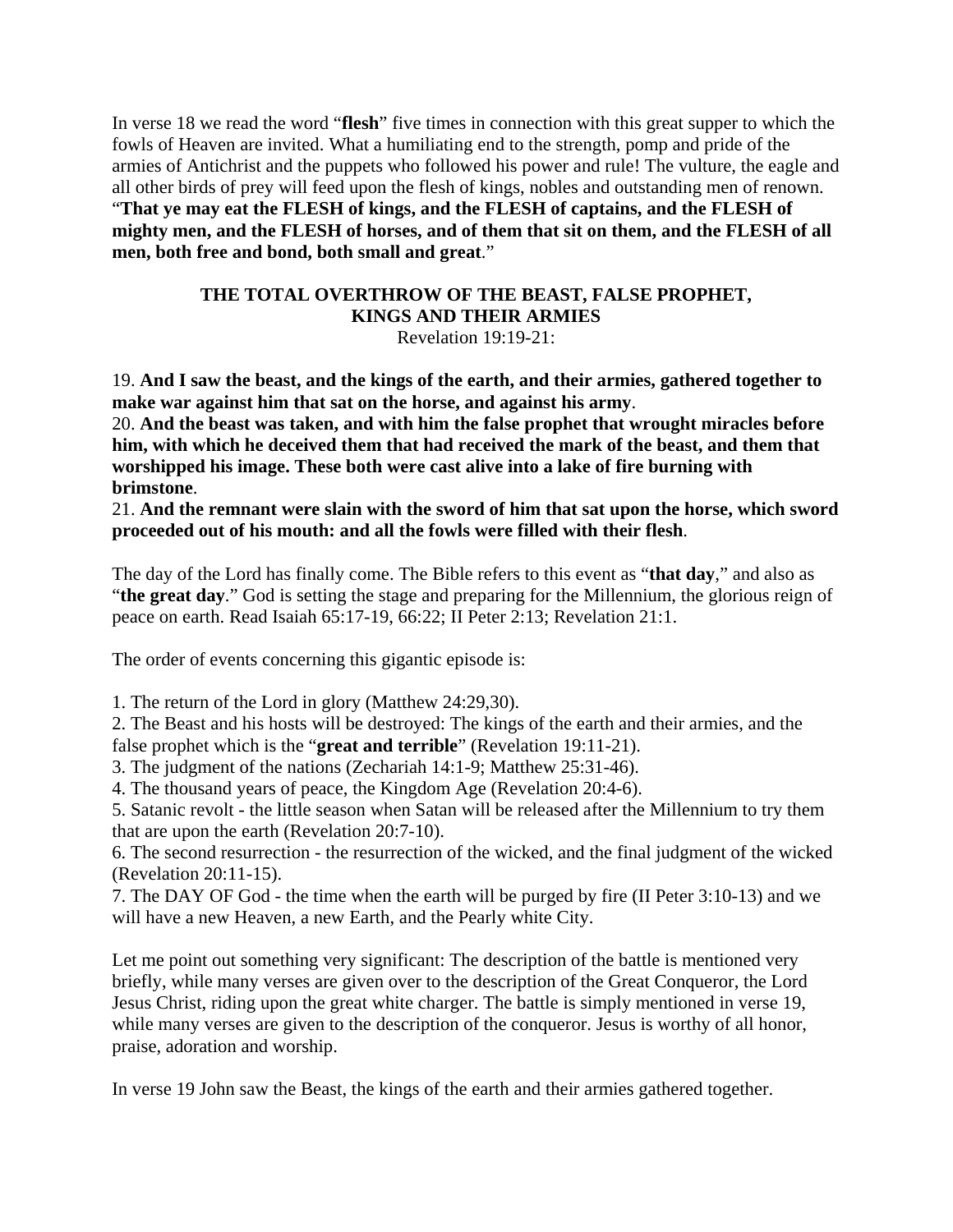Here John witnessed the gigantic confederation of the kings of the earth and peoples of the earth - the greatest confederation of people and kings ever beheld. This host will consist of multiplied millions. The Beast is named first, and is the center of the movement against the Lamb of God. All the material resources and wealth of the mighty revived empire make up what the Beast heads up.

Secondly, we have the kings of the earth - the very kings who wailed, moaned and groaned over the destruction of Babylon. The social and political authorities of Christendom unite with the Beast in this last tremendous attempt to overthrow God Almighty and His Christ. The battle started in Heaven when Satan brainwashed some of the angels, attempted to overthrow God, and was thrown out of Heaven (Ezekiel 28:1-19; Isaiah 14:12-17).

Next, we have mentioned "**their armies**." This refers to the combined armies of the Beast and all of the kings, They are all "**gathered together**." No Caesar, Napoleon, Hitler or Mussolini could bring together such a vast combination of power. Satan is the master mind behind this last movement against God. In Revelation 16:13-16 the veil is lifted and we witness the true character of this last drive. Three unclean spirits like frogs, originating from Satanic source and character, endowed with Satanic power to work miracles, "**go forth unto the kings of the earth and of the whole world, to gather them to the battle of that great day of God Almighty**." The place where they will gather is named "**Armageddon**" (Revelation 16:16).

The Word of God is clear in making known the forces who oppose the Lamb. The place of the battle is also clear, and it is just as clearly stated that the teeming millions who make up the army of Antichrist come "**to make war against Him that sat upon the horse, and against His army**." Search your history books; see if you can find one suggestion that such a battle has ever been fought. And yet some ministers have the audacity to teach that Revelation is behind us!

The Satanic trinity hates the Lamb, the rider of the great white horse, and makes war against His army of blood-washed saints who make up the New Testament Church. There has never been a battle such as this, nor will there ever be another battle like it! In Revelation 14:18-20 we read, "**Thrust in thy sharp sickle, and gather the clusters of the vine of the earth; for her grapes are fully ripe. And the angel thrust in his sickle into the earth, and gathered the vine of the earth, and cast it into the great winepress of the wrath of God. And the winepress was trodden without the city, and blood** (not wine) **came out of the winepress even unto the horse bridles, by the space of a thou sand and six hundred furlongs**."

That adds up to 200 miles of blood up to the horses' bridles . . . approximately six feet deep.

Isaiah speaks of the time when the land shall be soaked with blood (Isaiah 34:1-8). The prophet Zechariah says, "**I will gather all nations against Jerusalem to battle . . . then shall the Lord go forth, and fight against those nations**" (Zechariah 14:1-3), In verse 20 we read, "**And the Beast was taken, and with him the false prophet that wrought miracles before him, with which he deceived them that had received the mark of the Beast, and them that worshipped his image**."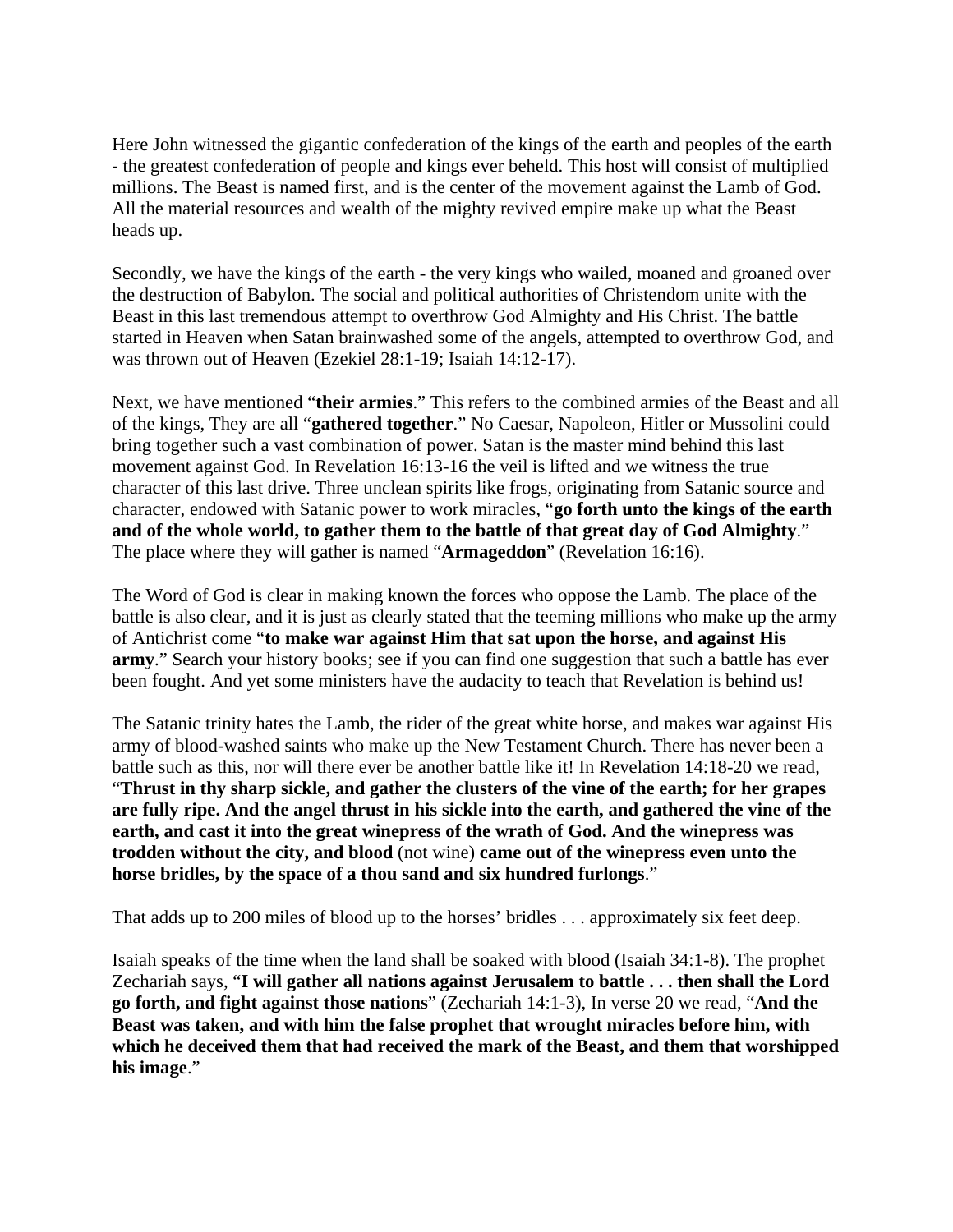The term "**Beast**" usually refers to the empire, but here it refers to the personal chief of the empire. The character of the empire is molded by the Beast-ruler.

The empire and its ruling head, in interest and purpose, are one and the same. Of course, they can be distinguished as in Daniel 7, but here and elsewhere in Revelation the Beast-empire and its last great Imperial ruler are so vitally and closely connected that the former perishes in the everlasting ruin of its head.

The Beast (the man, of course) is cast alive into the lake of fire and brimstone. The false prophet that was with him is the Antichrist, the combination of all religious apostasy.

These two work in perfect unison, counterfeiting God the Father and God the Son in the trinity of God. The Beast will supply the strength; the false prophet will supply the counsel to carry out the strength. The false prophet is by far the more energetic and the more powerful of the two, because he is energized by the devil and contains all the power of hell. "**Who** (the false prophet) **wrought miracles before him** (the Beast)," by which he deceived the millions who will receive the mark of the Beast and who worship his image.

He (the false prophet) deceived these millions by the miracles he performed, such as pulling fire down from Heaven. His desire was to bring world-wide worship to the Beast . . . his superior in temporal power although his inferior in craft deception, Satanic influence and demon power. The diabolical work of the false prophet will turn millions to the Beast.

The false prophet will be energized by the devil and his power will be second only to that of God.

At this time Satan will give to the false prophet the power that he offered Jesus in Matthew 4:1- 11 and Luke 4:1-6: "**And the devil said unto Him, All this power will I give thee, and the glory of them: FOR THAT IS DELIVERED UNTO ME; and to whomsoever I will I give it**."

Satan offered this power to Jesus if He would fall down and worship him. The Son of God refused and withstood every temptation the devil hurled at Him:

The devil is jealous of Jesus, and always has been; that was the cause of his downfall in Ezekiel 28. He wanted to exalt his throne above the throne of Almighty God. He attempted, he failed but he has never given up and will not give up until he is placed into the lake of fire and brimstone.

"**These both were cast alive into a lake of fire burning with brimstone**" (verse 20). Yes, this is literal fire a lake of it. There are not enough words in all the languages of all the world to describe the horror of such a doom! These two - the Beast and false prophet - are not killed as are their followers. Physical death does not come to them; they are cast into the lake of fire and brimstone while still living in the bodies they possess during their ungodly reign.

One thousand years later, Satan will be cast into the same lake (Revelation 20:10).